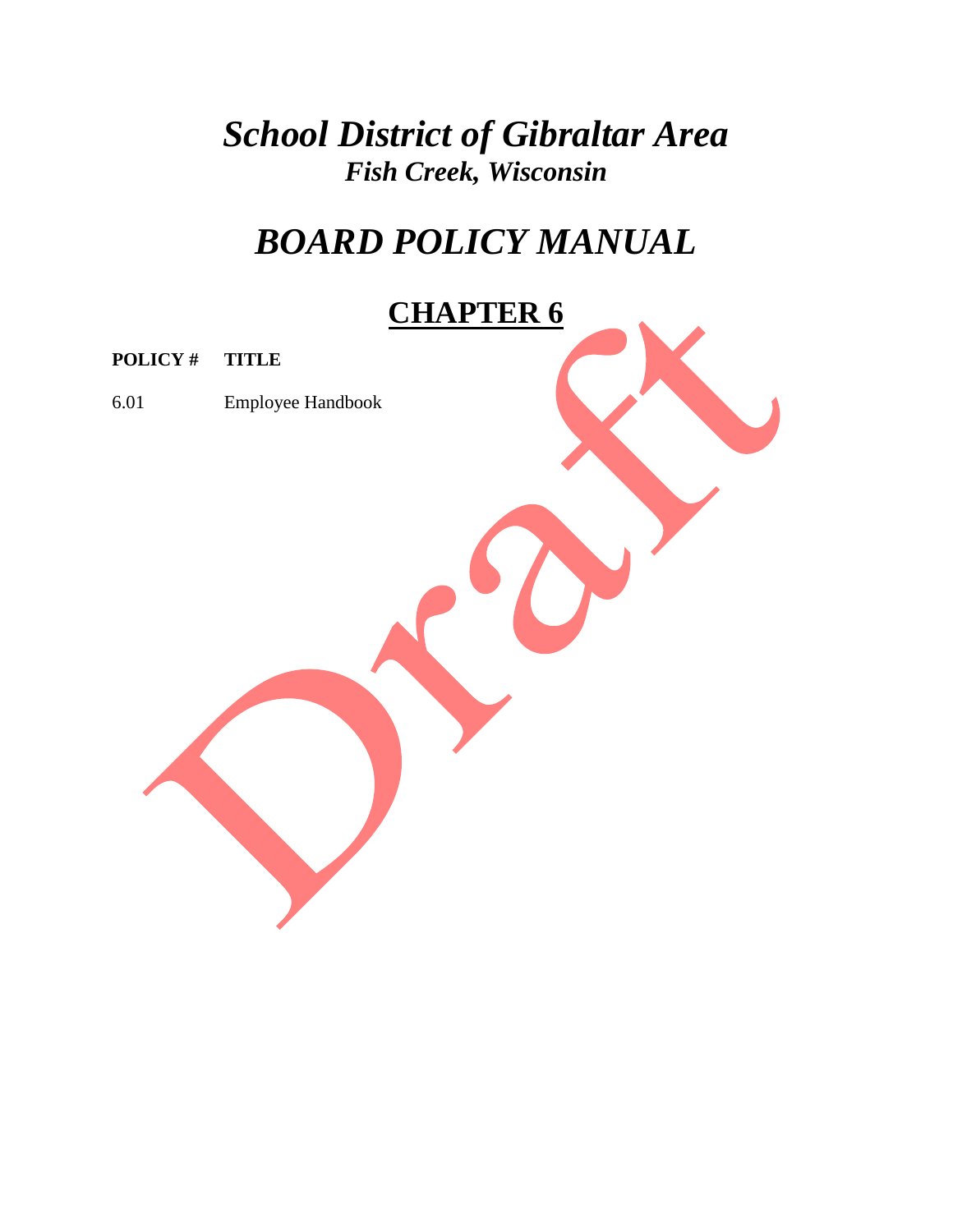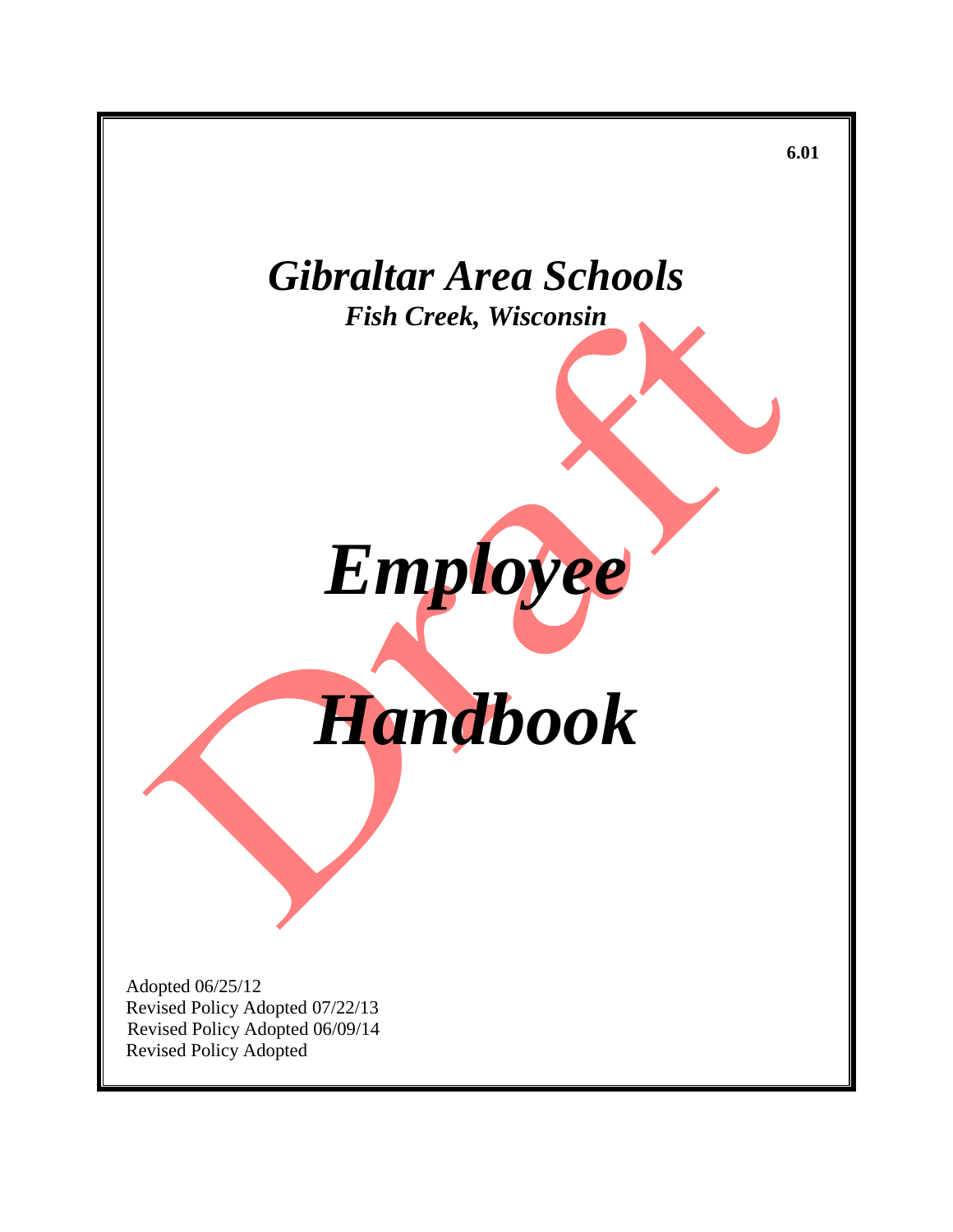## *EMPLOYEE HANDBOOK*

## **TABLE OF CONTENTS**

|           | Article II – Acknowledgement of the Employer and the Employees                |
|-----------|-------------------------------------------------------------------------------|
| A.        |                                                                               |
| <b>B.</b> |                                                                               |
| C.        |                                                                               |
| D.        |                                                                               |
| E.        |                                                                               |
| F.        |                                                                               |
| G.        |                                                                               |
| H.        |                                                                               |
| I.        |                                                                               |
| J.        | Statement of Assurance of Compliance with Federal Law – Board Policy 10.01  4 |
| K.        |                                                                               |
| L.        |                                                                               |
| M.        |                                                                               |
| N.        |                                                                               |
| O.        | Seclusion and Restraint.                                                      |
|           | Article III – Employee Duties and Assignment                                  |
| A.        |                                                                               |
| <b>B.</b> |                                                                               |
| C.        | 7                                                                             |
| D.        |                                                                               |
| E.        |                                                                               |
|           |                                                                               |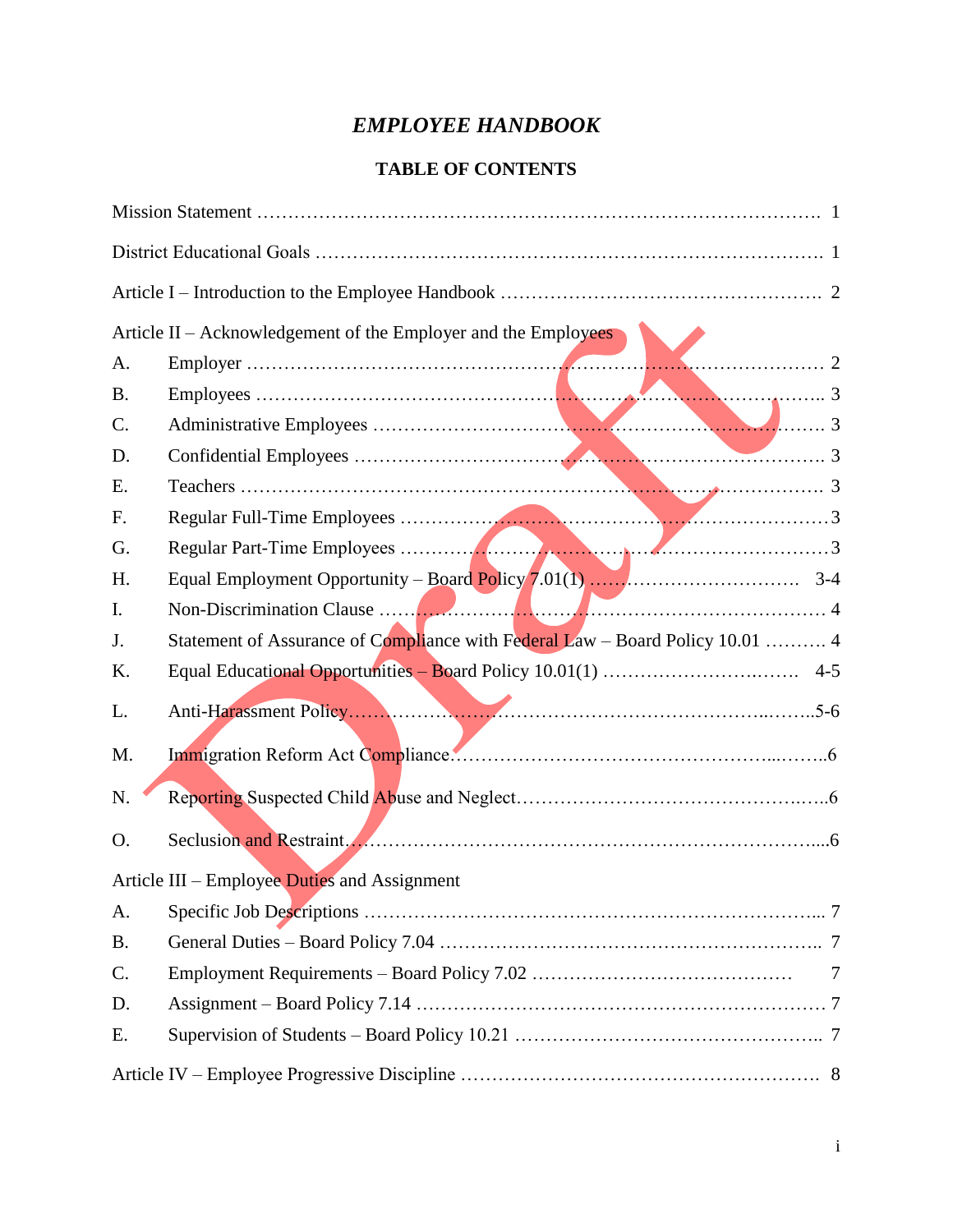|           | OTIC valled 1 Tocought 101 am Employees                                     |  |
|-----------|-----------------------------------------------------------------------------|--|
| A.        |                                                                             |  |
| <b>B.</b> |                                                                             |  |
| C.        |                                                                             |  |
| D.        |                                                                             |  |
| Ε.        |                                                                             |  |
| F.        |                                                                             |  |
|           | Article VI – Contracts                                                      |  |
| A.        |                                                                             |  |
| <b>B.</b> |                                                                             |  |
| C.        |                                                                             |  |
|           | Article VII - Work Year, Work Day, Vacation, and Holidays                   |  |
| A.        | Annual Work Calendar, Work Day, and Instructional Assignments 12            |  |
| <b>B.</b> |                                                                             |  |
| C.        | Paid Holidays for Administrators, Confidential Employees, and               |  |
| D.        | Paid Holidays for Regular Part-Time and                                     |  |
| Ε.        |                                                                             |  |
| F.        | Overtime.                                                                   |  |
|           | Article VIII - Salary and Benefits                                          |  |
| A.        | Initial Salary for Administrators, Confidential Employees, and Teachers  14 |  |
| <b>B.</b> |                                                                             |  |
| C.        |                                                                             |  |
| D.        | Annual Adjustment to Total Compensation for                                 |  |
| Ε.        |                                                                             |  |
| F.        | Payment for Social Security, Long-Term Disability Insurance, and            |  |
|           | Article IX – Health and Dental Insurance                                    |  |
| A.        |                                                                             |  |
| <b>B.</b> |                                                                             |  |
|           |                                                                             |  |

Article V – Grievance Procedure for all Employees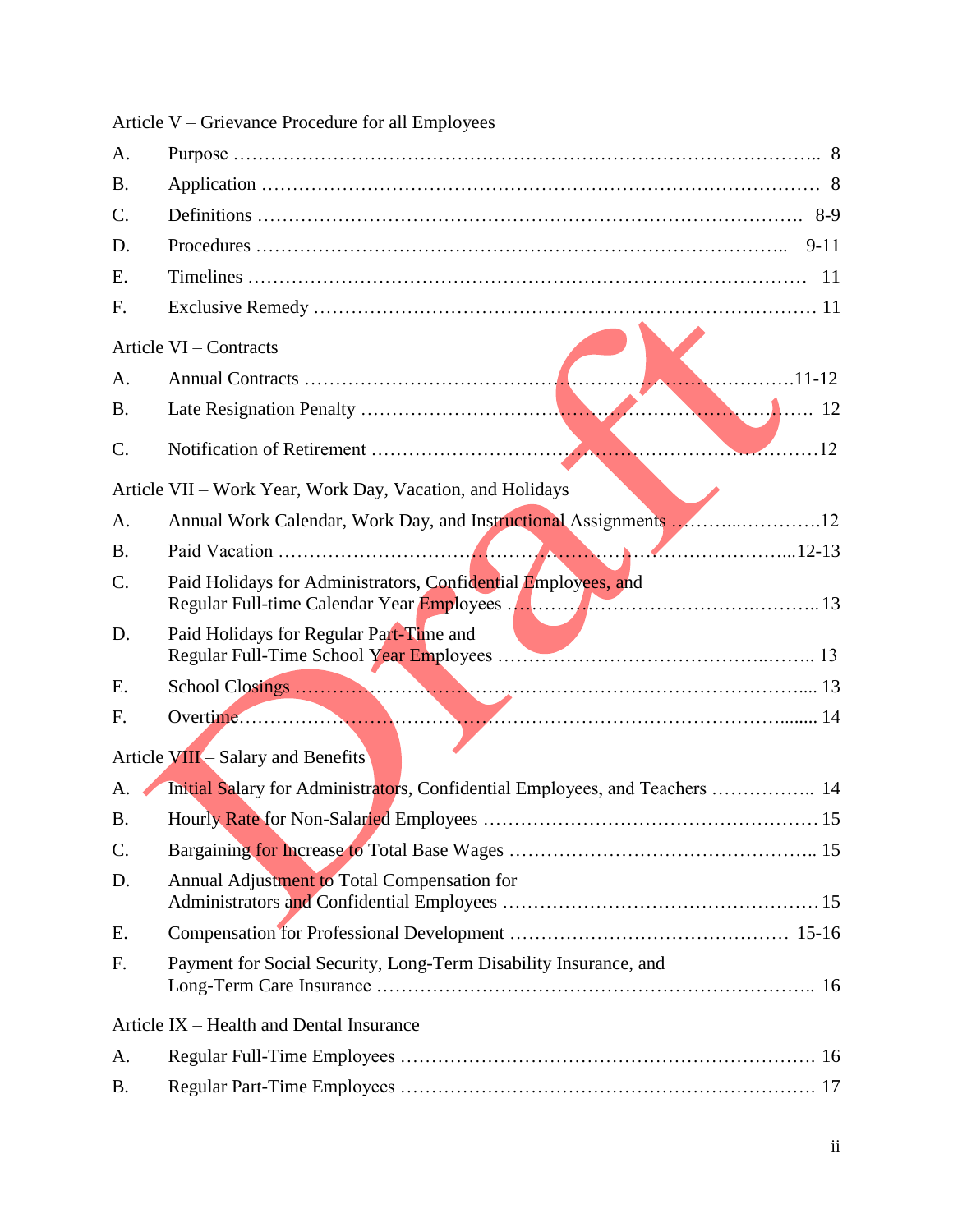| C.        |                                                     |                |
|-----------|-----------------------------------------------------|----------------|
| D.        |                                                     |                |
|           | Article X – Life and Liability Insurance            |                |
| A.        |                                                     | 17             |
| <b>B.</b> |                                                     |                |
| C.        |                                                     |                |
|           | Article XI – Leaves of Absence                      |                |
| A.        |                                                     | .<br>$17 - 18$ |
| <b>B.</b> |                                                     |                |
| C.        |                                                     | 19             |
| D.        |                                                     |                |
|           | Article XII – Retirement Planning                   |                |
| A.        |                                                     | 22             |
| <b>B.</b> | Vested Teacher Right to Post-Employment Health Plan |                |
| C.        |                                                     |                |
|           | Article XIII - Evaluation and Personnel Records     |                |
| A.        |                                                     |                |
| <b>B.</b> |                                                     |                |
| C.        |                                                     |                |
| D.        |                                                     |                |
| Е.        |                                                     | 23             |
|           | Article XIV – Employment, Lay Off, and Termination  |                |
| A.        |                                                     | 24             |
| <b>B.</b> |                                                     |                |
| C.        |                                                     | 24             |
|           |                                                     | 25             |
|           |                                                     |                |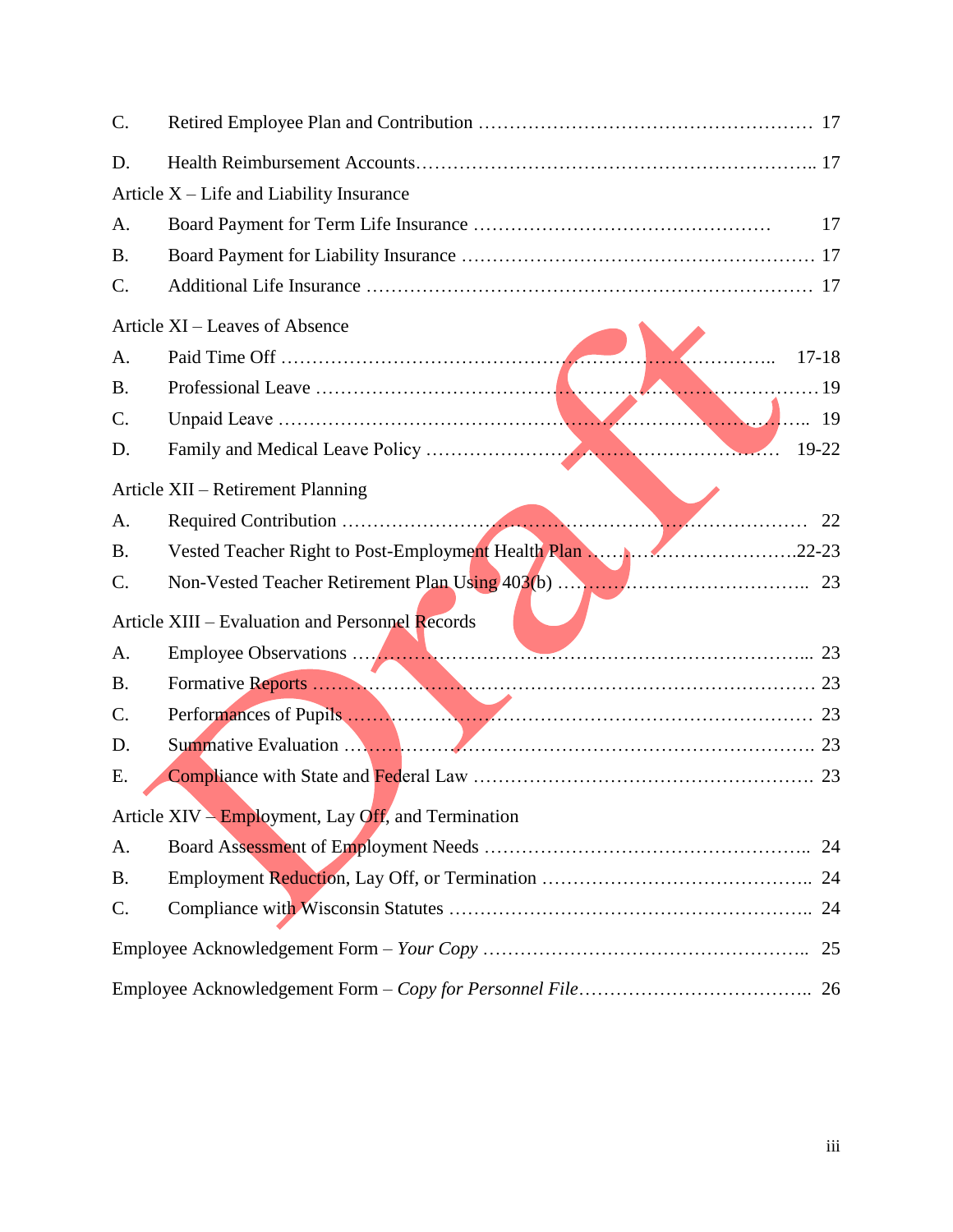## **MISSION STATEMENT**

Gibraltar Schools, in partnership with family and community, will strive for excellence in educating each of our children to live responsible, creative, and fulfilling lives in a global society.

## DISTRICT EDUCATIONAL GOALS

To improve the quality of student learning:

- By improving instructional quality through student-focused schooling utilizing rigorous curriculum and pedagogy that is supported by constructive, supportive supervision and continuous, relevant professional development.
- By providing maximum learning opportunities for each student through optimizing the use of fiscal and human resources.
- Through a known and clearly defined system of assessment that assures continuous student progress and promotion based upon competency in district, state and federal standards and benchmarks.
- Through appropriate, progressive, and effective instruction and applied use of technology.
- $\bullet$  By strengthening the school/home/community communication and partnerships that support child and adolescent development with healthy, orderly and safe environment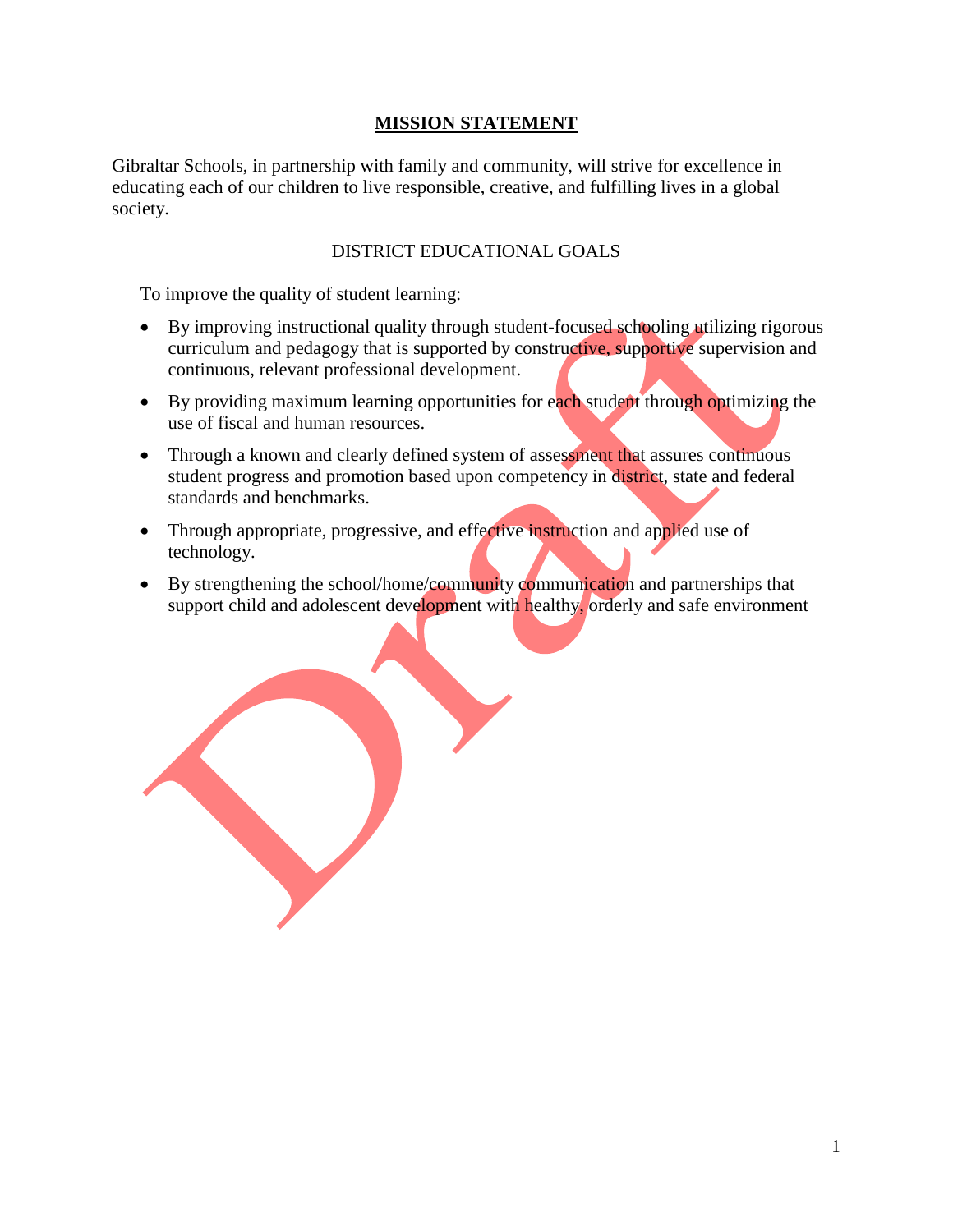## **I. Introduction to the Employee Handbook**

The Purpose of the Employee Handbook is to provide clarity of understanding regarding the expectations of the Gibraltar Area Schools Board of Education and for the employees for their school district.

Disclaimer: The contents of this Handbook are presented as a matter of information only. The plans, policies, and procedures described are not conditions of employment. The District reserves the right to modify, revoke, suspend, terminate, or change any or all such plans, policies, or procedures, in whole or in part, at any time with or without notice. The language which appears in this Handbook is not intended to create, nor is it to be construed to constitute, a contract between the District and any one or all of its employees or a guaranty of continued employment.

All of the District's employees are employed, "at-will", and employment is not for any definite period, unless otherwise provided by individual contract. Notwithstanding any provisions of this Handbook, employment may be terminated at any time, with or without cause, except as explicitly provided for in any other pertinent section of this Handbook. The District's professional staff members employed under individual contracts with the Board may be terminated or non-renewed consistent with the terms of the contract and consistent with Board Policy.

## *Effective July 1, 2013, all references to collective bargaining will be limited pursuant to applicable state and federal law.*

In case of a direct conflict between this Handbook, rules, regulations, or policies of the Board and any specific provisions of an individual contract, the individual contract shall control. This Employee Handbook is intended to provide employees with information regarding policies, procedures, ethics, expectations, and standards of the District; however, this Handbook should not be considered all inclusive. Copies of Board Policies are available in each administrative office to all personnel and are on the Gibraltar website at [www.gibraltar.k12.wi.us.](http://www.gibraltar.k12.wi.us/) It is important that each employee is aware of the policies and procedures related to his position. The rights and obligations of all employees are governed by all applicable laws and regulations, including, but not limited by enumeration to the following: Federal laws and regulations, the laws of the State of Wisconsin, Wisconsin State Administrative Code, and the policies of the Gibraltar Area Schools Board of Education.

## **II. Acknowledgement of the Employer and the Employees**

This section of the Employee Handbook defines the Employer and Employees of the school district.

A. Employer: The Employer is defined as the Gibraltar Area Schools Board of Education, herein after referred to as "Board."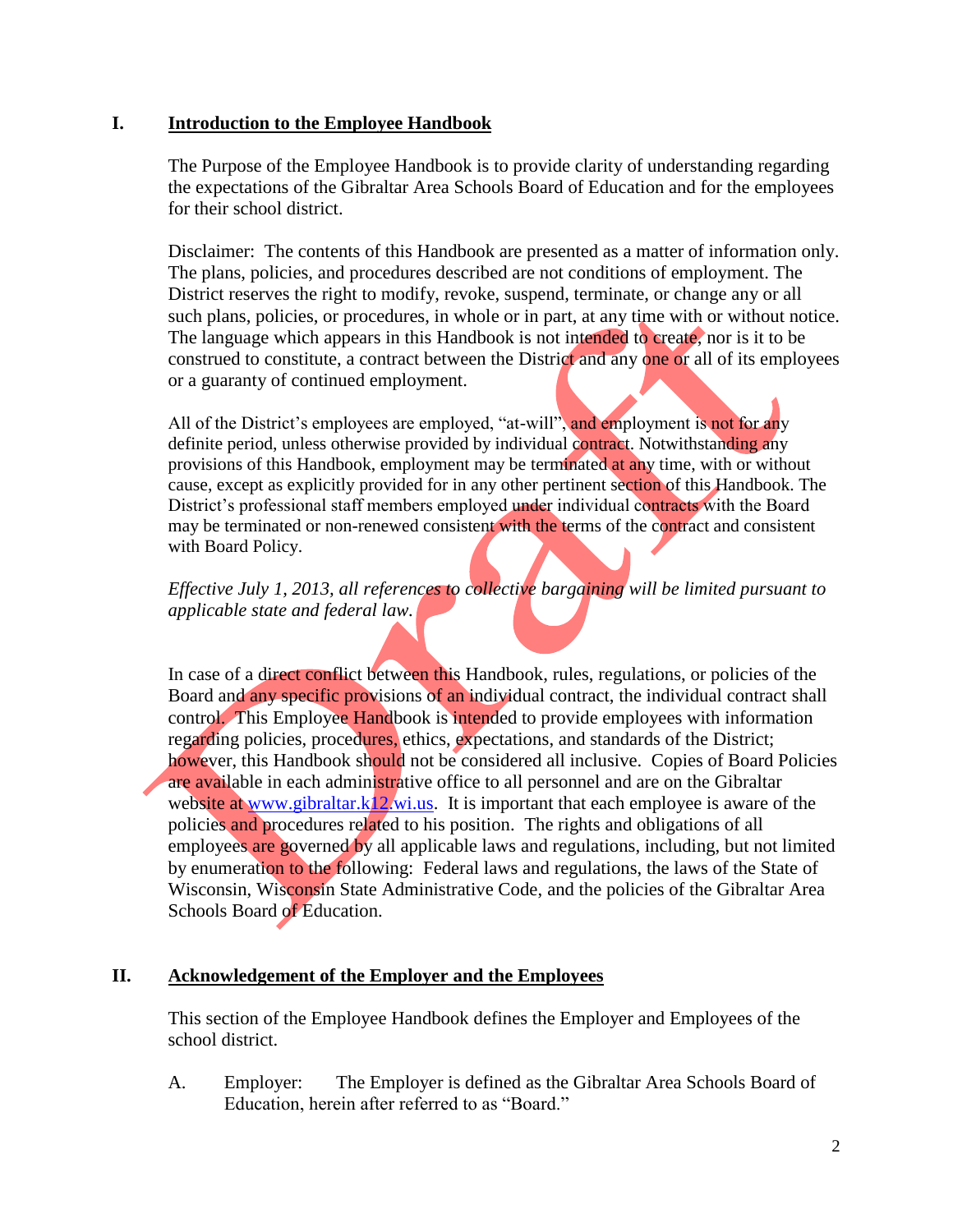- B. Employees: The Employee is defined as any and all persons having an employment contract with the Board. This includes those persons defined in C, D, E, F and G below, herein after referred to as "Employee" and generically as "his".
- C. Administrative Employees: Administrative Employees, herein after referred to as "administrators", are defined as persons who are required to have a contract under §118.24, Wis. Stats., and other supervisory administrative personnel designated by the District.
- D. Confidential Employees: Confidential employees are defined as calendar-year employees who serve as the Pupil Services Director, Director of Learning, Technology Specialist, Business Manager, Maintenance Supervisor, and Administrative Assistant and are herein after referred to as "Confidential" Employees". This classification also includes the Food Services Supervisor who works an extended school-year calendar.
- E. Teachers: Teachers are defined as **persons hired** under a contract under §118.22, Wis. Stats., herein after referred to as "Teacher".
- F. Regular Full-Time Employees: Regular Full-time Employees are defined as employees who are not required to hold a contract under Wisconsin Statutes and whom the District considers continuously employed, working either a fiscal or school year, until the District, at its discretion, changes the status of the employee.

1. Regular Full-Time, Calendar-Year Employee: Regular full-time, calendar-year employees are defined as one who works forty (40) or more hours per week for a full calendar year.

- 2. Regular Full-Time, School-Year Employee: Regular full-time, schoolyear employees are defined as one who works thirty-seven and one-half (37.5) or more hours per week for the term of the school year.
- G. Regular Part-Time Employees: Regular part-time employees are defined as one who works a school year or more and works seven hundred and two (702) hours per year or more but less than thirty-seven and one-half (37.5) hours per week.
- H. Equal Employment Opportunity Board Policy 7.01(1)

It has been and shall continue to be the policy of the Gibraltar School District to recognize the competence and ability of applicants for employment and of existing employees. The Gibraltar School District will provide equal employment opportunities to all individuals regardless of their race; gender or sexual orientation; creed or religion; color; handicap or disability; marital, citizenship, or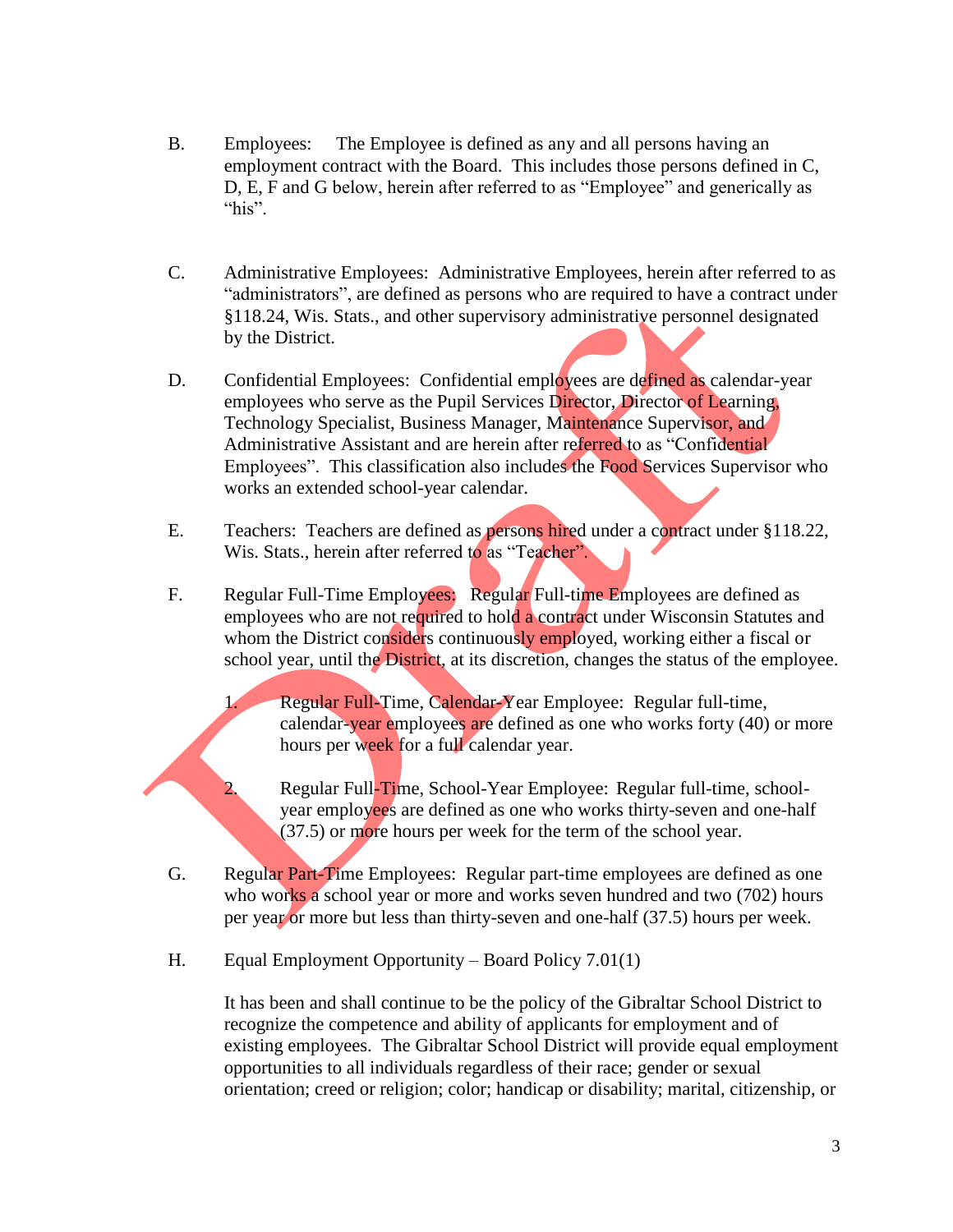veteran status; membership in the National Guard, state defense force, or reserves; national origin or ancestry; arrest or conviction record; use or non-use of lawful products off the school's premises during non-working hours; or, any other characteristic prohibited by law. This policy applies to all employment decisions including, but not limited to, recruitment, hiring, compensation, benefits, promotions, transfers, layoffs, discipline, termination, and other conditions of employment. The Gibraltar School District also will recognize and comply with all federal, state, and local laws regarding equal employment opportunities.

LEGAL REFERENCE: Wisconsin Statute 118.20

I. Non-Discrimination Clause

The Wisconsin Department of Public Instruction does not discriminate on the basis of race, color, religion, gender, national origin, age, or handicap in employment or in educational programs or activities, in accordance with Title IX of the Education Amendments of 1979, 34 CFR Part 106, Section 504 of the Rehabilitation Act of 1973.

Revised Policy Adopted 02/08/99 Revised Policy Adopted 10/13/03

J. Statement of Assurance of Compliance with Federal Law – Board Policy 10.01

The Gibraltar Area Schools, as an Equal Opportunity Employer, complies with applicable federal and state laws prohibiting discrimination, including Title IX of the Education Amendments of 1972 and Section 504 of the Rehabilitation Act of 1973. It is the policy of the Gibraltar Area School District that no person, on the basis of race, gender, color, religion, national origin or ancestry, age, marital status, or handicap, shall be discriminated against in employment, educational programs, or admissions.

Questions or concerns regarding Statement of Assurance of Compliance with Federal Law should be directed to Superintendent, Gibraltar Area School District, 3924 Highway 42, Fish Creek, Wisconsin 54212, phone: 920-868-3284.

Policy Adopted 02/11/91 Revised Policy Adopted 09/27/99

K. Equal Educational Opportunities – Board Policy 10.01(1)

The school district is committed and dedicated to the task of providing the best education possible for every child in the district for as long as the student can benefit from the attendance and the student's conduct is compatible with the welfare of the student body.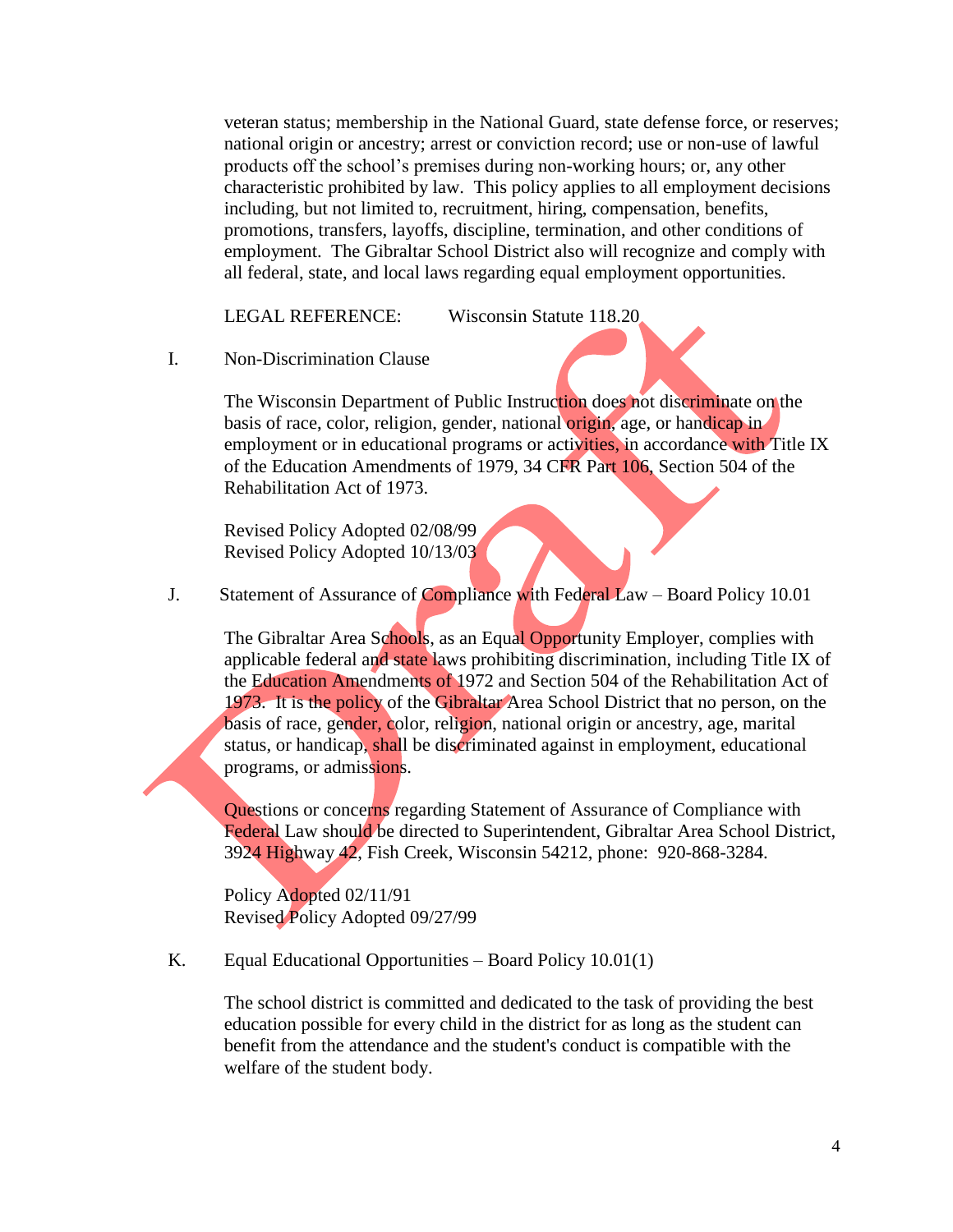The right of the student to be admitted to school and to participate fully in curricular, extracurricular, student services, recreational or other programs or activities shall not be abridged or impaired because of a student's sex, race, national origin, ancestry, creed, pregnancy, marital or parental status, sexual orientation, or physical, mental, emotional, or learning disability.

Complaints regarding the interpretation or application of this policy shall be referred to the district administrator and processed in accordance with established procedures.

Notice of this policy and its accompanying complaint procedures shall be published at the beginning of each school year and posted in each school building in the district. In addition, a student nondiscrimination statement shall be included in student and staff handbooks, course selection handbooks, and other published materials distributed to the public describing school activities and opportunities.

LEGAL REFERENCE: Section 118.13 Wisconsin Statutes

CROSS REFERENCE: Complaint Procedure for Student Non-Discrimination Policy 10.01(2)

*Policy Adopted 02/11/91 Policy Confirmed 06/28/10*

L. Anti-Harassment Policy.

The Board of Education is committed to a work environment that is free of harassment of any form. The Board will not tolerate any form of harassment and will take all necessary and appropriate action to eliminate it. Any member of the District community who violates this policy will be subject to disciplinary action, up to and including termination of employment. Additionally, appropriate action will be taken to stop and otherwise deal with any third party who engages in harassment against our employees.

For purposes of anti-harassment, "School District community" means individuals subject to the control and supervision of the Board including, but not limited to, student, teachers, staff, volunteers, and Board members. "Third party" means individuals outside the School District community who participate in school activities and events authorized by the Board including, but not limited to, visiting speakers, participants on opposing athletic teams, and vendors doing business with, or seeking to do business with, the District.

Harassment consists of unwelcome conduct, whether verbal, physical, or visual, that is based on a person's protected status, such as sex, color, race, ancestry, creed, religion, genetic information, transgender, national origin, age, handicap, disability, marital status, veteran status, citizenship status, sexual orientation, arrest record, conviction record, or other protected group status, which affects tangible job benefits, interferes unreasonably with an individual's work performance, or creates an intimidating, hostile, or offensive working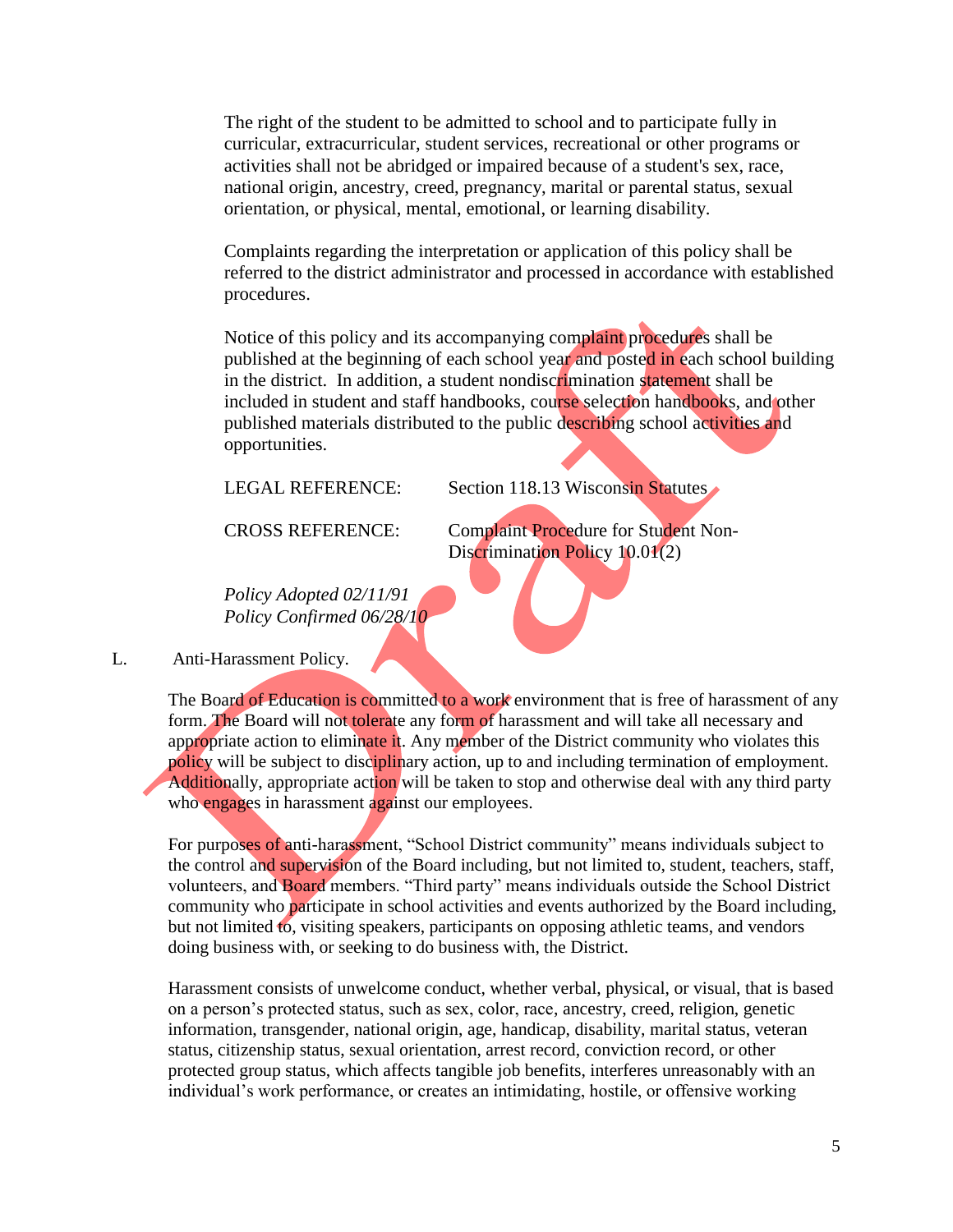environment. Harassment may occur employee-to-employee, student-to-employee, male-tofemale, female-to-male, male-to-male, or female-to-female.

The District Administrator has prepared written administrative guidelines for professional staff members to follow when reporting alleged harassment. The process that will be followed when conducting an investigation regarding alleged harassment that is prohibited is also set forth in these administrative guidelines.

#### M. Immigration Reform Act Compliance.

The District complies with the provisions of the Federal Immigration Reform and Control Act of 1986, including, but not limited to, requiring verification of authorization to accept employment in the United States from all employees.

#### N. Reporting Suspected Child Abuse and Neglect.

Wisconsin law requires District personnel to report all suspected incidents of child abuse and/or neglect to the Door County Department of Human Services, law enforcement or other legal authorities. Because the Board of Education is concerned with the welfare of all children, it recognizes the legal and ethical obligations to report suspected abuse or neglect and expects District staff to act in accordance with all appropriate Wisconsin statutes.

All District Employees are required to report suspected abuse or neglect when there is "reasonable cause" to suspect abuse or neglect has or will occur. Anyone who, in good faith, participates in the making of a report pursuant to the legal mandate shall in so doing be immune from any liability, civil or criminal, that might otherwise be imposed. State law also protects Employees from being discharged from employment as a direct result of such a report.

The Board of Education supports a preventative approach to child abuse and neglect and will provide training to school personnel in recognizing the indicators of abuse or neglect and in working with families in attempting to eliminate the conditions which may have contributed to the suspected abuse or neglect.

#### O. Seclusion and Restraint.

All employees are required to follow state law with respect to the use of seclusion and restraint. Only employees who are specifically designated by the Superintendent and trained in the techniques that are authorized by state law are permitted to use seclusion and restraint, and can only use seclusion or restraint when there is clear, present and immediate danger to the student or others. Once the clear, present and immediate danger has ended, so must the seclusion and restraint. Parents must be contacted within 24 hours of the use of the seclusion or restraint and informed that a written report will be available and provided to them within three business days of the incident. Building principals and pupil services will be advised upon the use of any use of seclusion or restraint to ensure appropriate follow-up, consistent with state law.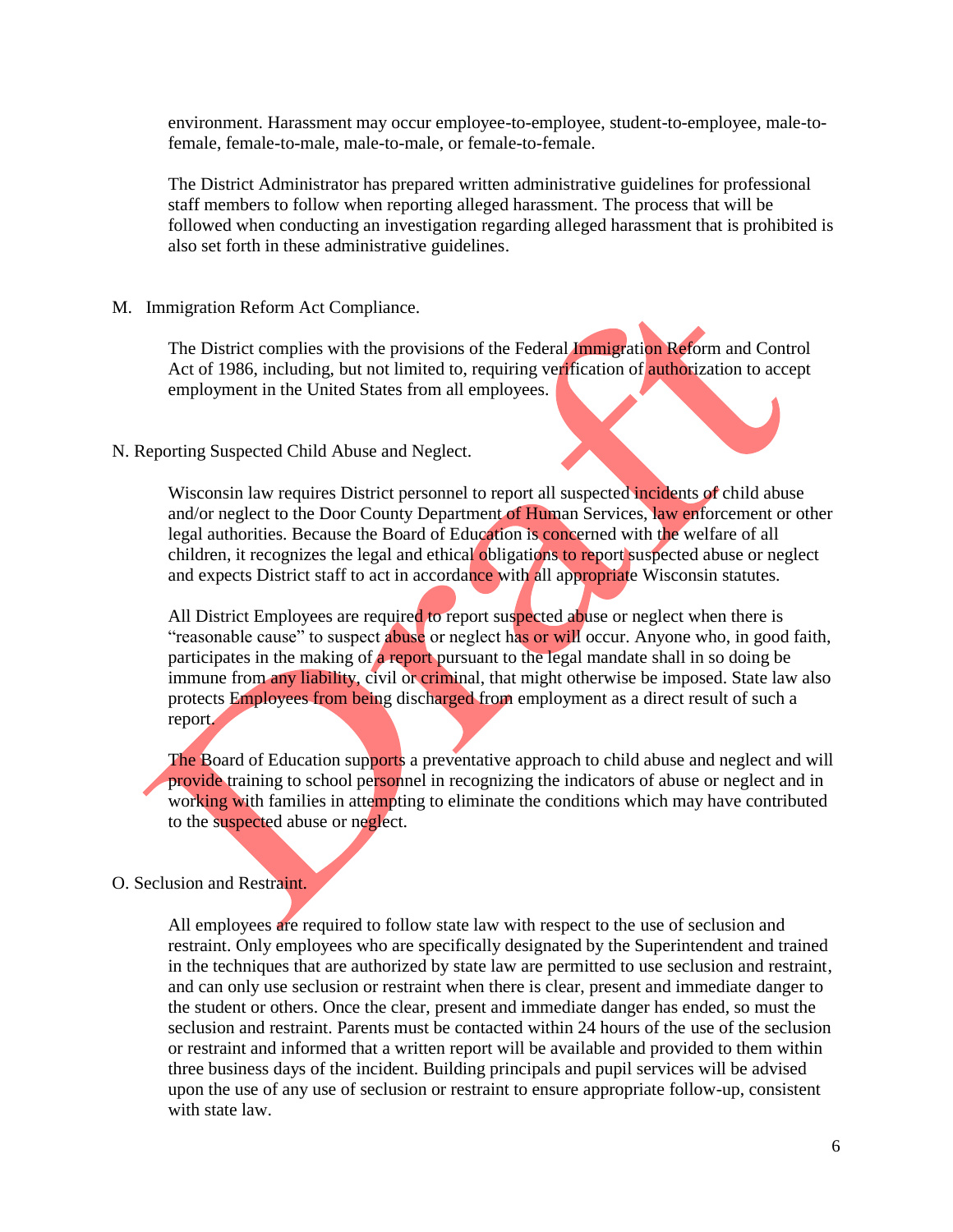## **III. Employee Duties and Assignment**

- A. Specific Job Descriptions for all employees are displayed in the School Board Policy Manual.
- B. General Duties Board Policy 7.04

All staff members shall be responsible for rules and policies as established in the policies of the Board of Education.

For any circumstances or situations not explicitly covered either in the respective school handbook or School Board Policy Manual, the staff member is expected to act in a professional and judicious manner.

*Revised Policy Adopted 02/08/99*

C. Employment Requirements - Teachers – Board Policy 7.02

It shall be the policy of the Board of Education to employ only those teachers who are duly certified as teachers by the Department of Public Instruction and legally qualified for the work they are assigned.

Evidence of certification shall be on file in the school office. It is the Teacher's obligation to maintain a current teaching license in the areas of assigned teaching responsibilities at all times. Failure to do so is cause for termination; pursuant to Wis. Stat. 118.21, a teaching contract with any person not legally authorized to teach the named subject or at the named school shall be void. All teaching contracts shall terminate if and when the authority to teach terminates.

All teachers shall have on file in the central office a health certificate pursuant to Section 118.25 of Wisconsin Statutes.

D. Assignment – Board Policy 7.14

The Board of Education reserves the right to reassign any Employee during the course of employment.

E. Supervision of Students – Board Policy 10.21

Teachers will assume a supervisory role whenever students are present. A Teacher will not leave a classroom when students are present unless a substitute is provided by the principal.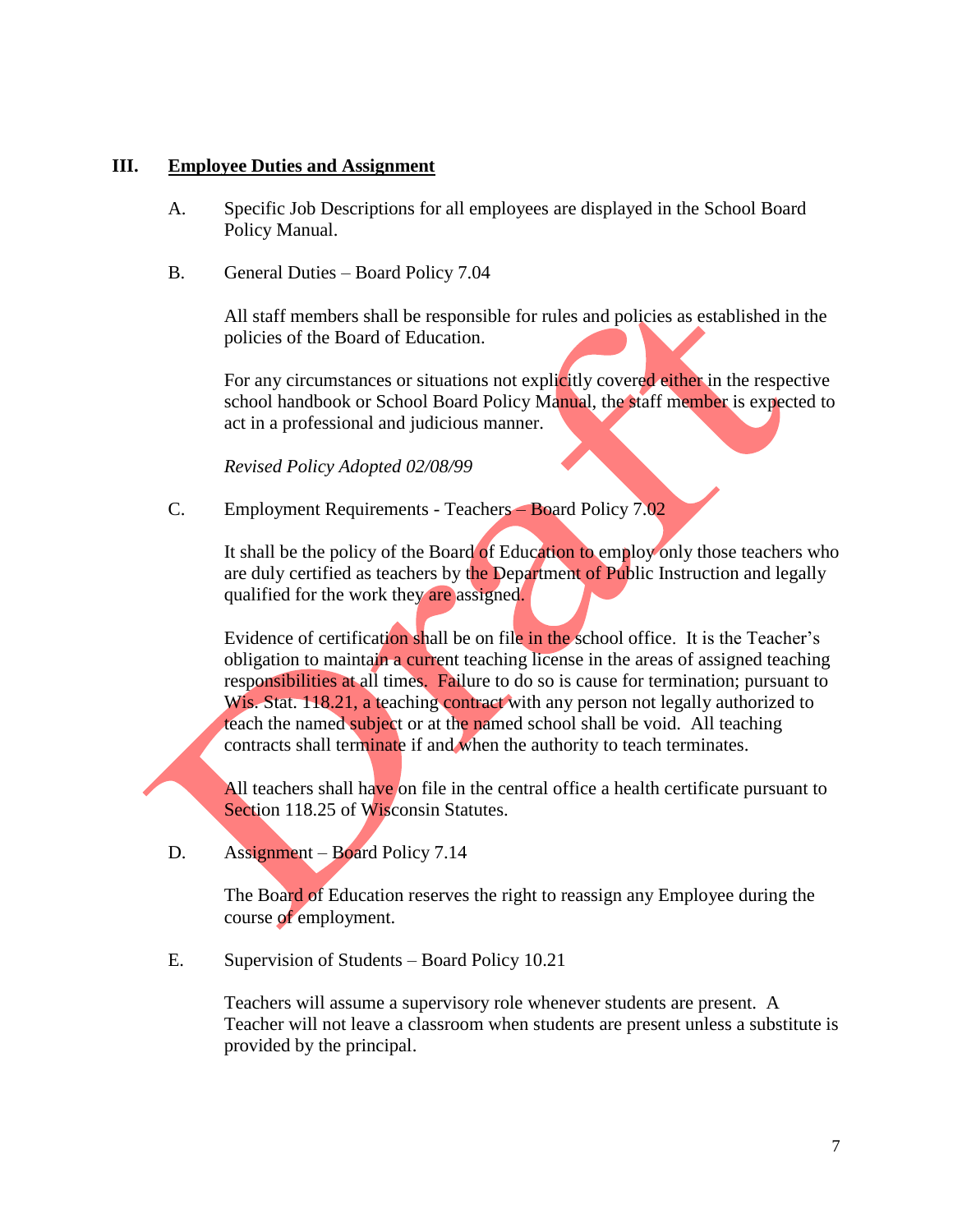## **IV. Employee Progressive Discipline**

The Board expects employees to follow the employee handbook, board policies, individual building rules and state regulations. Administrators and/or supervisors are expected to discipline employees when such action becomes necessary. Maintaining a level of acceptable behavior on the part of all employees results in the best possible learning environment for students.

Discipline may result when an employee's actions fall short of accepted standards of professional behavior or violate a policy or rule, when an employee's performance is not acceptable, or the employee's conduct is detrimental to the interest of the District.

Typically, disciplinary action will involve any of four steps: verbal warning, written warning, suspension with or without pay, and termination of employment. Specific disciplinary actions may depend on the behavior and frequency of occurrences. Some serious behaviors may lead to suspension or termination without following progressive discipline steps. The District reserves the right to impose disciplinary action as may be appropriate in particular circumstances.

## **V. Grievance Procedure for All Employees**

This grievance policy is provided in compliance with state law.

- A. **Purpose**: The policy for employee complaints or grievances is intended to provide an orderly process for the prompt and equitable resolution when a concern has not been resolved. The Board intends that whenever feasible, complaints or grievances be resolved at the lowest possible administrative level. Employees are encouraged to discuss problems or concerns with their supervisor or an appropriate administrator at any time.
- B. **Application**: This **policy** shall be the primary grievance procedure for all district employees on July 1, 2013.

## C. **Definitions**:

1. A grievance shall mean a dispute regarding the application of School Board policies specifically related to an employee's discipline or termination of employment or a dispute concerning workplace safety.

No grievance shall be processed under this policy unless it is in writing and contains all of the following:

- a. the name and position of the grievant;
- b. a clear and concise statement of the grievance;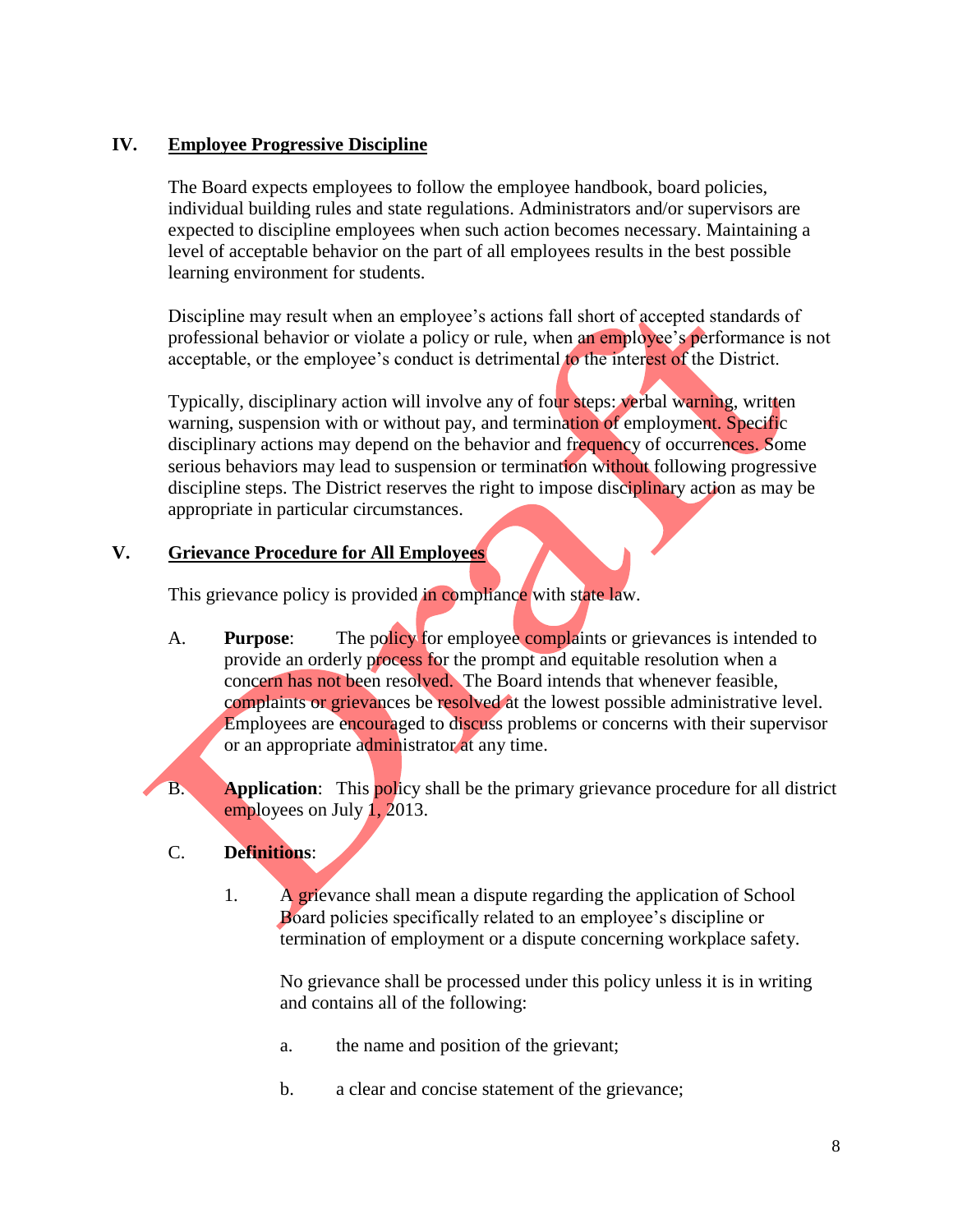- c. the issue involved;
- d. the relief sought;
- e. the date the incident of alleged violation took place;
- f. the specific section of the Employee Handbook, policy, or workplace safety rule alleged to have been violated; and,
- g. the signature of the grievant and date the grievance is submitted.
- 2. The term "days" means regular business days, Monday through Friday, other than weekends and holidays, regardless of whether the employee or his classification is scheduled to work. The time within which an act is to be done under this policy shall be computed by excluding the first day and including the last day.
	- a. A "grievant" is an employee as defined by state statutes governing this grievance procedure. At the grievant cost and request, they may be represented by a person of their choice.
	- b. "Workplace safety" means those conditions related to physical health and safety of employees enforceable under federal or state law, or District rule related to: safety of the physical work environment, the safe operation of workplace equipment and tools, provision of protective equipment, training and warning requirements, workplace violence, and accident risk.
	- c. "Discipline" means oral reprimands (where a written record of the reprimand is placed in the employee's file), written reprimands, suspension, and demotion. Discipline does not include performance reviews, work plans or corrective actions that include a reprimand, or other adverse employment action. "Discipline" does not include layoff or recall.
	- d. "Termination" means discharge from employment. Non-renewals and layoffs (reduction-in-force) are not considered terminations and are not subject to this procedure.

## D. **Procedures:**

#### First Step

Within ten (10) days after the facts upon which the grievance is based or should have reasonably become known, the employee shall present the written grievance to his immediate supervisor. The immediate supervisor shall give a written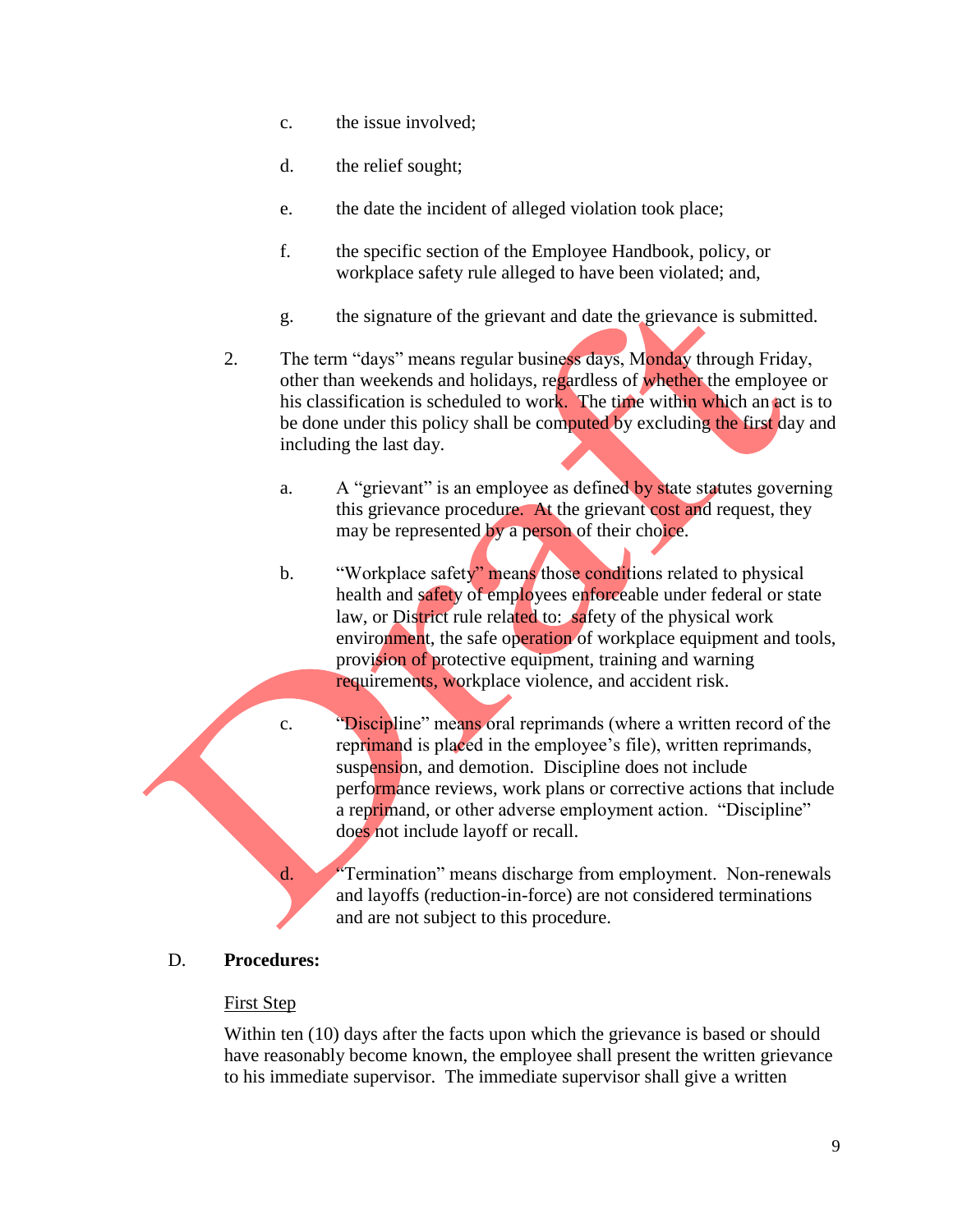answer within ten (10) days of receipt of the grievance, with a copy to the District Office.

An employee who has been notified of termination may process the grievance at Step 3.

#### Second Step

If the grievance is not satisfactorily resolved at Step 1, it may be submitted by the grievant to the superintendent within five (5) days after having received the answer in the First Step. After receipt of the written grievance by the superintendent, he or the designated representative of the superintendent will meet with the grievant in an effort to resolve the issue(s) raised by the grievance. Within ten (10) days after the meeting, the superintendent shall respond to the grievance in writing. The superintendent shall also determine if the grievance is timely, if the subject matter of the grievance is within the scope of this policy, and otherwise properly processed as required by the policy. If the superintendent is aware of other similar grievances, he may consolidate those matters and process them as one grievance.

#### Third Step

Upon the written request of the grievant in response to an adverse decision, the decision of the second step may be appealed by a written statement to the superintendent particularly describing the reason for appeal. The appeal shall be submitted to the superintendent within ten (10) days following the employee's receipt of the second step response. If the decision at Step 2 is based in whole or in part on the basis of timeliness, scope of the grievance process, or other failure of the grievant to properly follow the process, the matter shall be referred to the School Board who shall determine whether the matter should be processed further. If the Second Step decision is on the merits of the grievance only, the grievance will be referred to an Impartial Hearing Officer (IHO). The IHO will be designated by the superintendent. Any costs incurred by the IHO will be paid by the school district. The IHO will convene a hearing in the manner the IHO determines necessary. The IHO shall have the authority to administer oaths, issue subpoenas at the request of the parties, and decide if a transcript is necessary. The IHO may require the parties to submit grievance documents and witness lists in advance of the hearing to expedite the hearing. The oral and written statements of students, which otherwise would be hearsay, will be considered by the IHO without the direct testimony of students, if other, non-hearsay information is present. The burden of proof shall be "a preponderance of the evidence". In termination and discipline cases, the District shall have the burden. In workplace safety cases, the employee shall have the burden. The IHO may request oral or written arguments and replies. The IHO shall initiate the above procedures within fifteen (15) work days following the superintendent's receipt of a Step 3 appeal, or shall provide the grievant with a timeline for conducting the above procedures explaining why more than fifteen days are required. The IHO shall provide the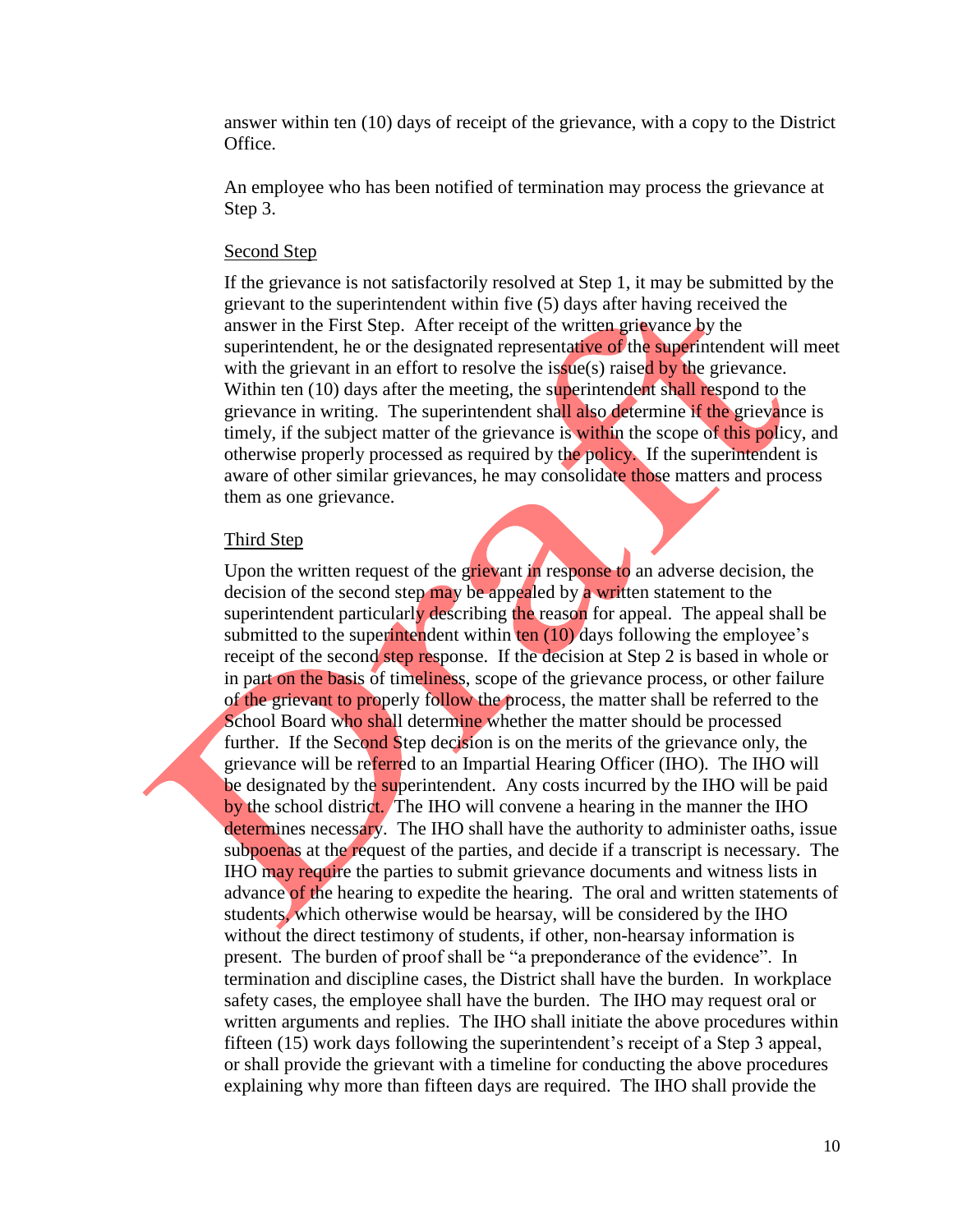parties with a written decision within five (5) days after the completion of the above procedures.

The IHO may only consider the matter presented in the initial grievance filed by the employee. The IHO shall have no power to add, to subtract from, or to modify the terms of the Board policy or rule that forms the basis of the grievance.

#### Fourth Step

Either party may appeal an adverse determination in Step 3 to the School Board, by filing written notice appealing the decision of the IHO in the District Office within ten  $(10)$  days of the decision by the IHO. The School Board shall within thirty (30) days after submission of the appeal schedule the review of the IHO's decision. The review will be conducted by the Board during a closed session meeting, unless an open session is requested by the employee. The Board may make its decision based on the written decision of the IHO or the **Board may** examine any records, evidence, and testimony produced at the hearing before the IHO. A simple majority vote of the Board membership shall decide the appeal within twenty (20) days following the last session scheduled for review. The Board will issue a final written decision which shall be binding on all parties.

#### E. **Timelines:**

Failure to process a grievance by the grievant within the time limit, or agreed upon extensions, shall constitute waiver of the grievance and will be considered resolved on the basis of the District's last answer. Failure of a management representative to meet the time limits shall cause the grievance to move automatically to the next step in the procedure. To encourage that grievances are addressed in a prompt manner, the time limits set by this policy are intended to be strictly observed and may not be extended except in extreme circumstances and then only upon the express written consent of the parties.

## F. **Exclusive Remedy:**

The procedure constitutes the exclusive process for the redress of any employee grievances as defined herein. However, nothing in this grievance procedure shall prevent an employee from addressing concerns regarding matters not subject to the grievance procedure with administration, and employees are encouraged to do so. Matters not subject to the grievance procedure that are raised by the employees shall be considered by administration which has final authority, subject to any applicable Board policy or directive, to resolve the matter.

#### **VI. Contracts**

A. Each Employee and Confidential Employee, excluding Administrators and Teachers, will be provided an annual contract prior to May  $1<sup>st</sup>$  of his current work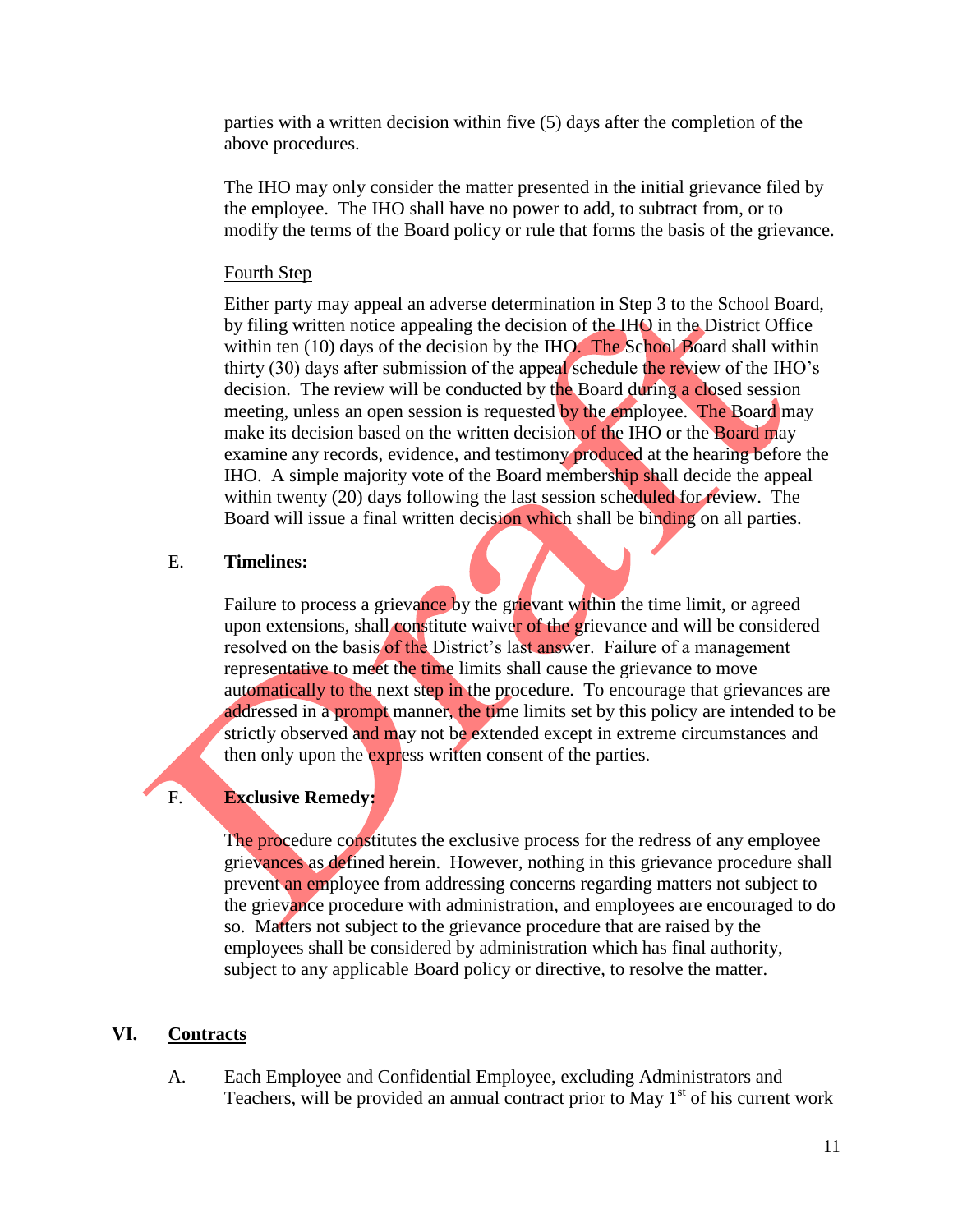year. Administrators and Teachers will be provided contracts in the manner determined by Wisconsin statute. Signed contracts must be returned to the superintendent by June  $15<sup>th</sup>$ .

- B. Any Employee who resigns after June  $15<sup>th</sup>$  may be responsible for reimbursing the Board for the cost of finding a replacement (posting, screening, and interviewing) to a limit of five percent (5%) of the Employee's salary.
- C. An Employee that intends to retire shall notify the district in writing by March 15 for retirement at the end of the school year calendar.

## **VII. Work Year, Work Day, Vacation, and Holidays**

A. The Board shall set the annual work calendar which minimally shall comply with Wisconsin statutes related to student instruction and optimally shall meet the Board's goals for student learning and professional development. The Board shall set the calendar for the subsequent school year by February 1.

The typical work day will be defined by your supervisor and/or Administration.

In the fourth quarter of the academic year, the administration shall present to the Board a schedule of instructional assignments for the subsequent school year. Preparation and break time shall be determined and established by the Board. Preparation time shall vary by assignment.

- B. Paid vacation shall be provided to Employees who hold full-year contracts.
	- 1. An administrator shall be provided with vacation as specified in his annual contract.
	- 2. Continuing Confidential Employees vested with four (4) weeks of vacation shall be provided with four (4) weeks of vacation per year. Continuing Confidential Employees vested with three (3) weeks of vacation shall be provided with three (3) weeks of vacation per year.

New hires: One day of vacation shall be earned per month for the first ten (10) months of employment. After one (1) year of successful employment, this Employee shall be provided two (2) weeks of vacation per year for the first nine (9) years of employment. After the ninth year of continuous employment, this Employee shall be provided three (3) weeks of vacation per year.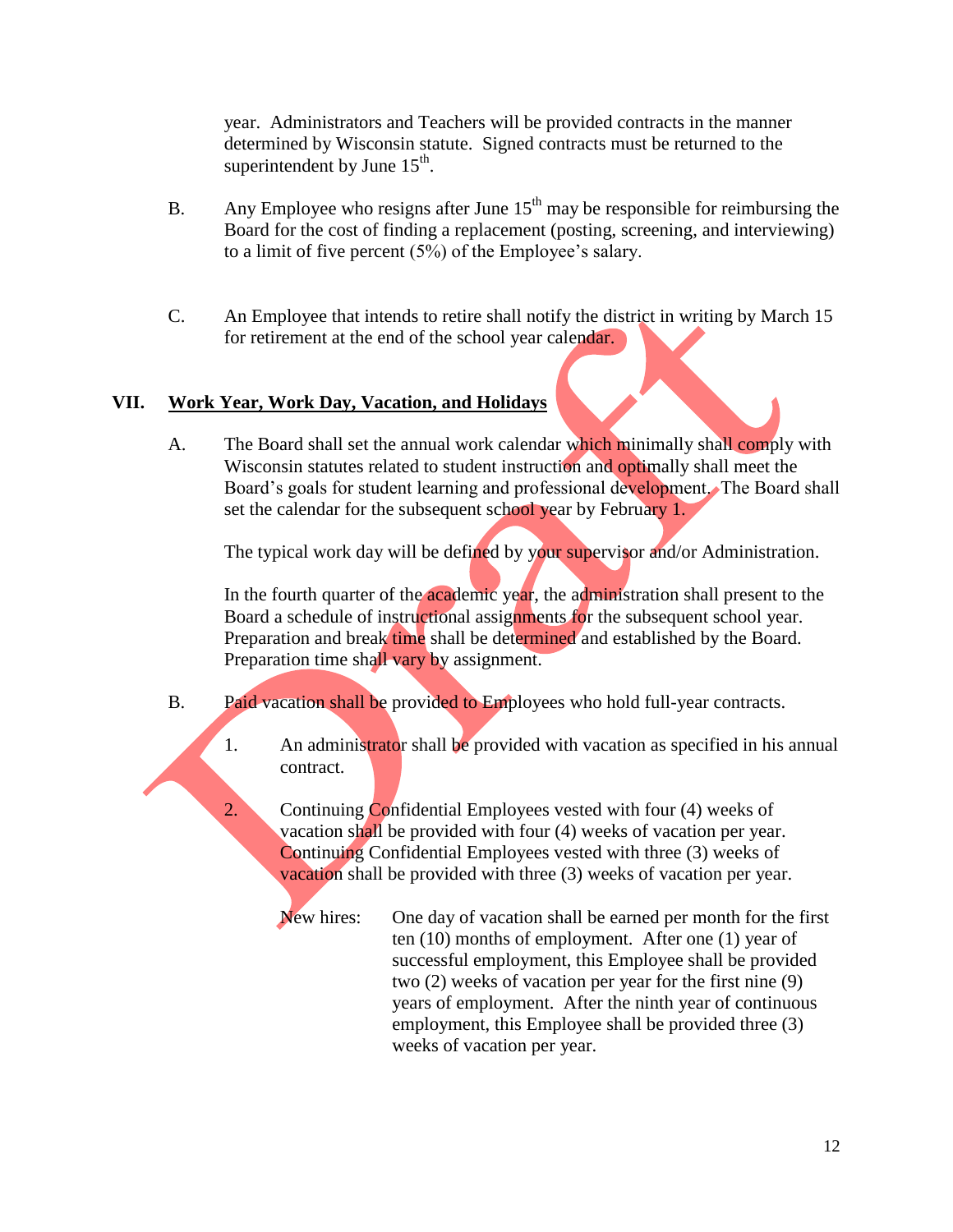- 3. Continuing, regular, full-time, calendar-year Employees vested with four (4) weeks of vacation shall be provided with four (4) weeks of vacation per year. Continuing, regular, full-time, calendar-year Employees vested with three (3) weeks of vacation shall be provided with three (3) weeks of vacation per year.
	- New hires: One day of vacation shall be earned per month for the first ten months of employment. After one (1) year of successful employment, this Employee shall be provided two (2) weeks of vacation per year for the first nine (9) years of employment. After the ninth year of continuous employment, this Employee shall be provided three (3) weeks of vacation per year.
- C. Administrators; Confidential Employees; and regular, full-time, calendar-year Employees shall have the following days as paid holidays: New Year's Day, Good Friday, Memorial Day, July  $4<sup>th</sup>$ , Labor Day, Thanksgiving Day, the day after Thanksgiving, Christmas Eve Day, and Christmas Day. When a holiday falls on a Saturday or Sunday, the preceding Friday or following Monday will be observed as a holiday.
- D. All regular part-time and regular **full-time** school year Employees will receive the following paid holidays: New Year's Day, Good Friday, Memorial Day, Labor Day, Thanksgiving Day, Day after Thanksgiving, and Christmas Day.
- E. When school is closed due to weather or safety conditions,
	- 1. The Superintendent (or his/her designee is his/her absence) shall determine if and when schools shall be closed. Notification of school closings will be given to employees, students, parents, and the community as soon as practical and depending on the circumstances involved.
	- 2. School closings affecting after school and weekend activities will be made on a case by case basis, depending on the activity, people/organizations involved, and situation(s) causing school closings.
	- 3. Building and Grounds employees are required to come to work in order to maintain the safety of sites and facilities for employees who do report to work.
	- 4. Regular, full-time employees do not come to work and are not paid for the day unless they utilize a PTO.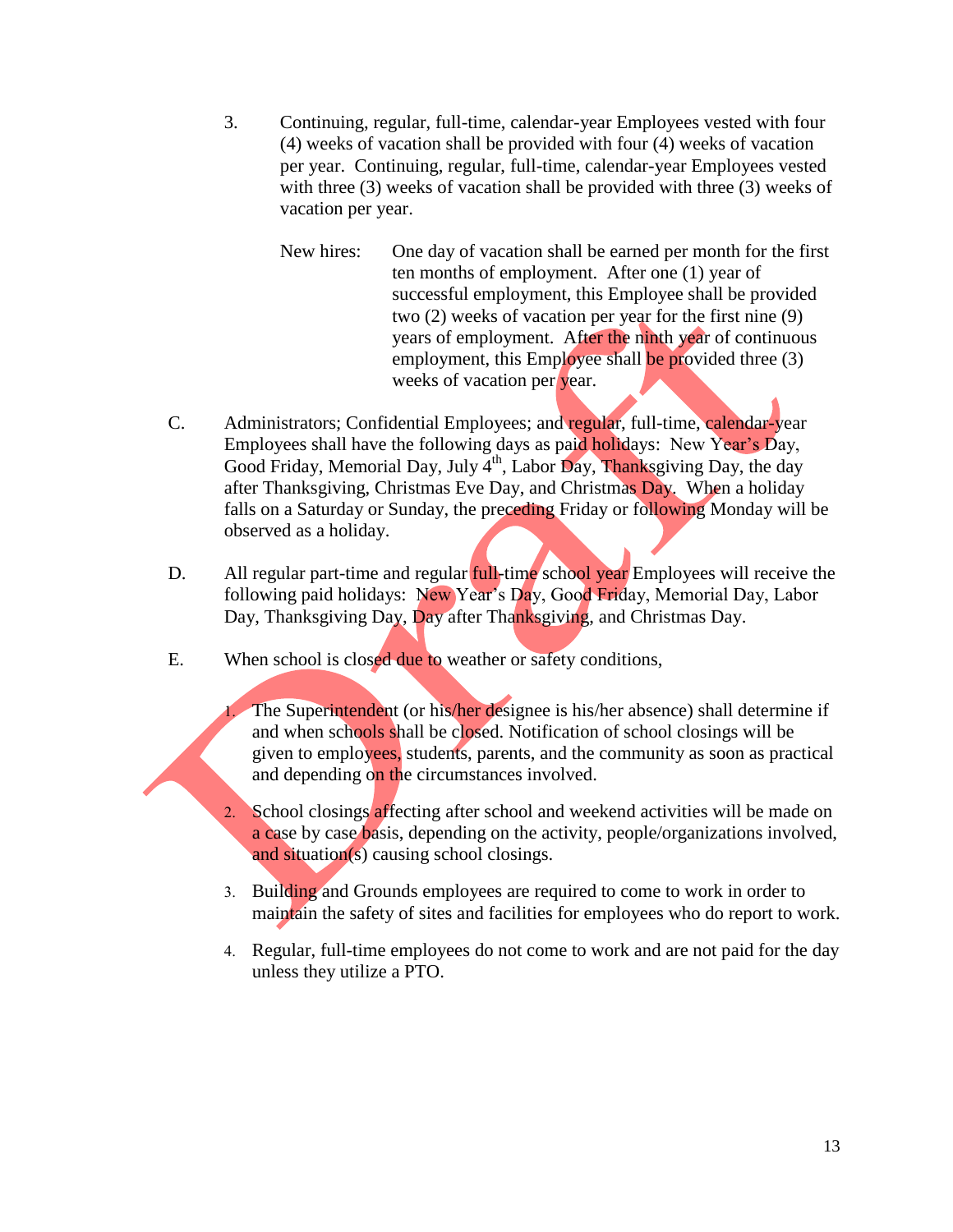- 5. All teachers, administrators and confidential employees can select from the following three options during the first and second Emergency School Closing in a school year:
	- a) be present at work and be paid as a normal work day; or
	- b) be absent from work and then make up the day utilizing their direct supervisor/principal's approved process; or
	- c) be absent from work and either take the day as an unpaid day, or utilize a PTO day in order to be paid.
- 6. For the third and subsequent school closings in a school year, teachers should not come in to work as make up days with students will be scheduled in June.
- 7. During summer school, teachers are paid an hourly wage; if there is an emergency closing, they should not come in to work and will not be paid.
- F. Overtime
	- 1. Work Week The work week is defined as **Sunday through Saturday**.
	- 2. Time and one-half  $(1 \text{ and } \frac{1}{2})$  the employee's regular hourly rate shall be paid for hours worked in excess of 40 hours per week and all work on Saturdays.
	- 3. Sunday Premium

Employees required to work on Sundays shall be paid at the rate of double time (2 x) the employee's regular hourly rate for all hours worked.

#### **VIII. Salary and Benefits**

- A. Annually, the Board will confirm the base salary under this Employee Handbook for each Administrator, Confidential Employee, and Teacher as of June 1.
	- 1. The salary point will be used as a base line for future changes in contracted salary for each salaried Employee after July 1.
	- 2. The Board shall establish an initial salary point for each newly hired Administrator, Confidential Employee, and Teacher.
	- 3. The salary point/hourly rate will establish each individual's annual, per diem, and hourly rates of pay for future salary purposes.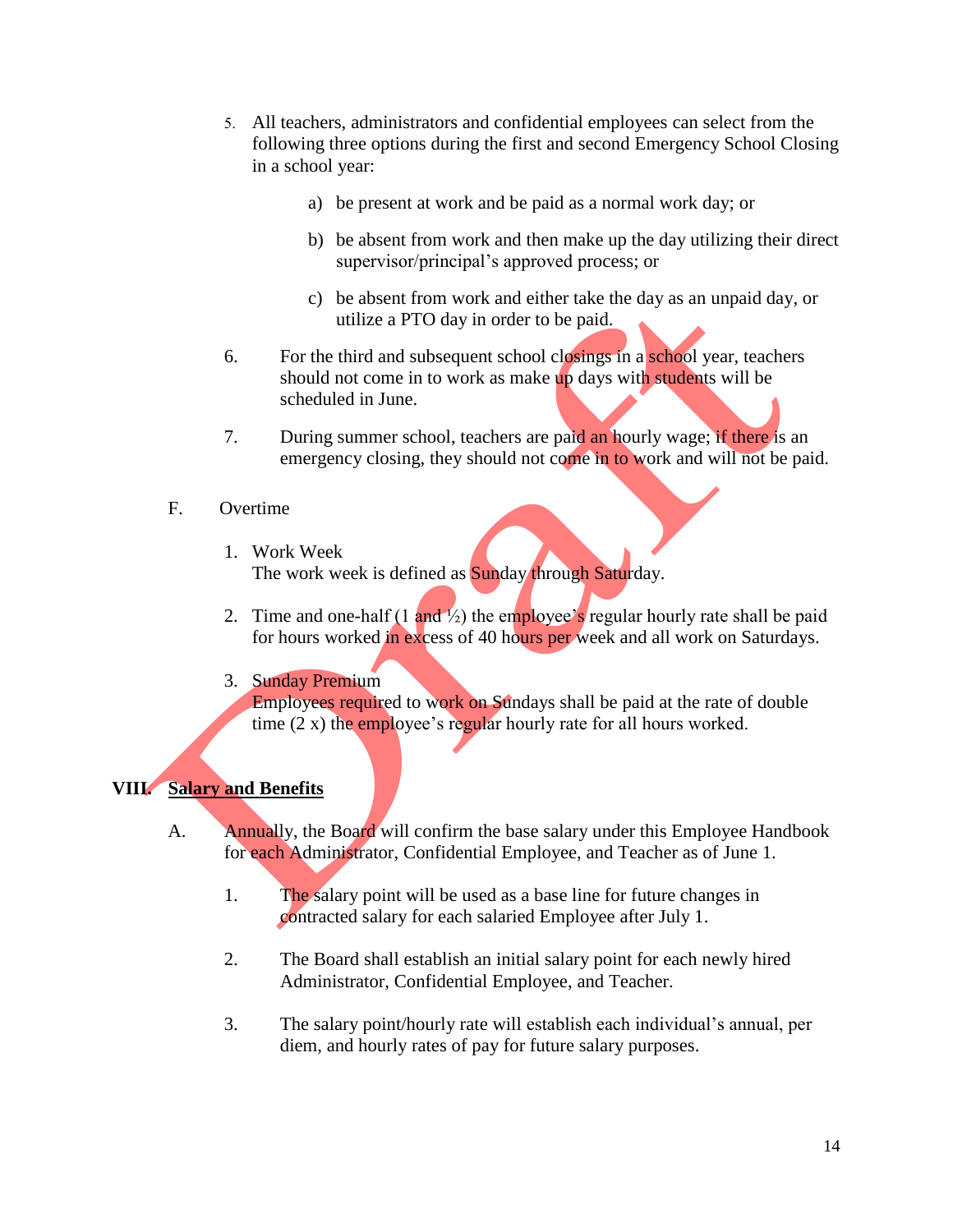- B. Annually the Board will establish an hourly pay rate for each non-salaried Employee.
	- 1. The hourly rate will be used as a base line for future changes in hourly rates for each non-salaried Employee.
	- 2. The Board shall establish an initial hourly rate for each non-salaried Employee newly hired.
- C. If the Gibraltar Education Association and/or Local 1658, AFSCME, AFL/CIO are certified employee representatives as defined by Wisconsin Statute, the Employer and representatives shall bargain for the adjustment in the respective members' total base wages for each year annually after July 1. The bargain shall be conducted according to state law and applicable regulations and shall be concluded by September 1 of each subsequent school year. If an employee group has not certified and/or consensus in a bargain has not been reached by September 1, the Board reserves the right to establish and implement the adjustment in the respective members' total base wages.

Any increase to the previous year's total base wage, which is a mandatory subject of bargaining, shall be calculated by the Board established pursuant to state law and regulations by the Wisconsin Employment Relations Commission.

- D. The Board shall establish the annual adjustment to total compensation for Administrators and Confidential Employees using the regulations established by the Wisconsin Employment Relations Commission, which include the annual CPI calculations.
- E. Compensation for professional development shall be made as follows:
	- 1. Each Employee's professional status (degrees and credits earned) prior to July 1, 2013 will be recognized post July 1, 2013. The Board is committed to continued compensation for an Employee's professional status as established by contract prior to July 1, 2013.
	- 2. Beginning July 1, 2013 compensation for professional development will be given only for:
		- a. **Graduate degrees** (Masters, Specialist, Doctorate). \$7500 will be added to the Employee's base salary and continued as a new salary point for the duration of the Employee's employment in the district. Degrees earned will be compensated in the year following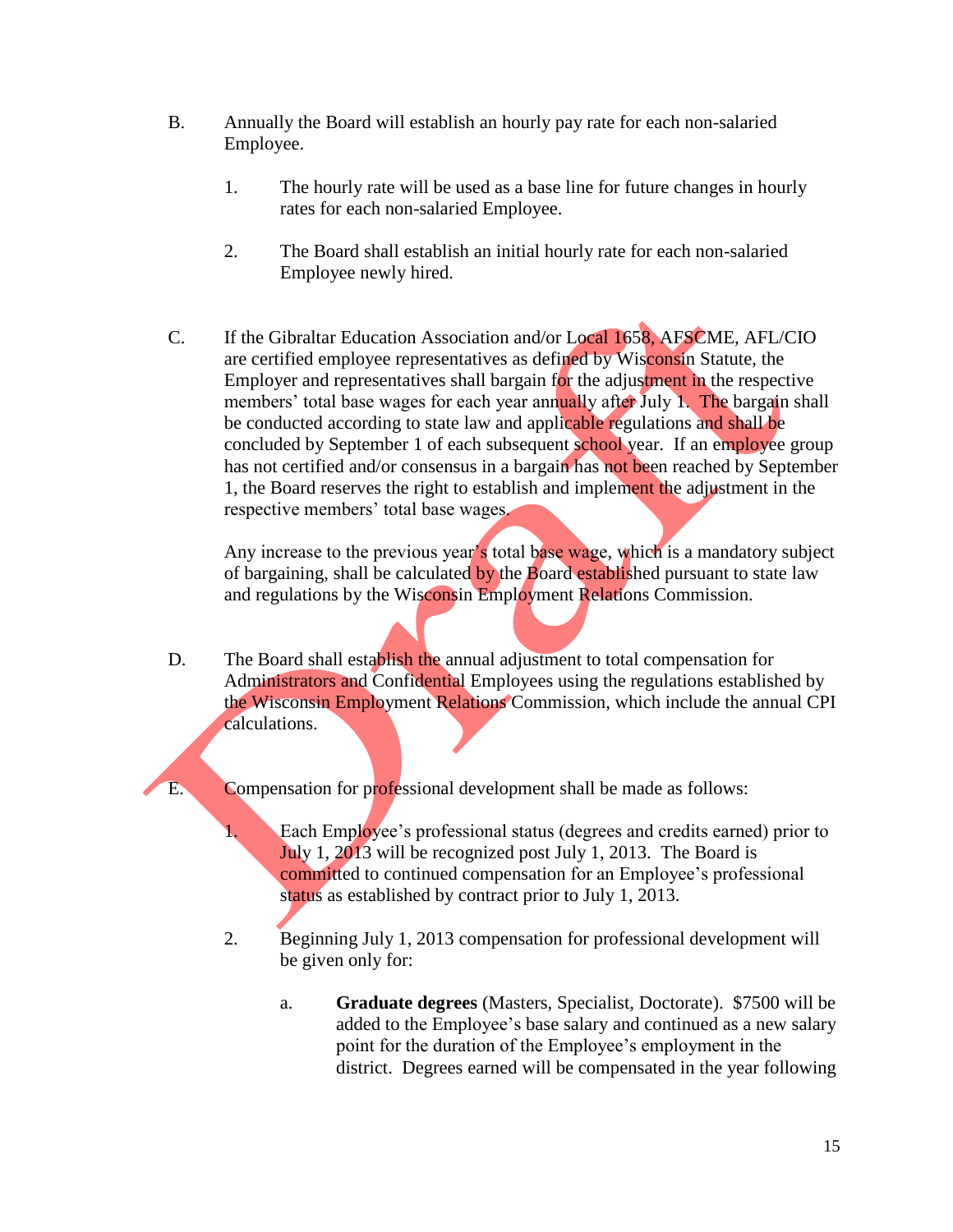the award of the degree. Degrees must have prior approval of the Board to qualify for additional compensation.

- b. **National Board Certification** A one-time \$1,250 bonus will be awarded for successful completion of each of the four components of the certification process. The Board will pay certification fees up to \$2,500 for a limited number of employees every school year. An annual \$7,500 bonus will be awarded to the Employees who retain certification. Compensation will begin the school year following the completion of components and final certification. Certified candidates are encouraged to apply for the NBCT annual bonus through DPI. The Board reserves the right to limit the number of NBCT grants to obtain certification issued each year.
- c. **Additional educator licenses and other certifications** earned with the prior approval of the Board. \$5,000 will be added to the Employee's salary point and continued as a new salary point for the duration of the Employee's employment in the district. Licenses earned will be compensated in the year following the award of the license.
- d. **Costs for Board-directed Professional Development Credits** earned in subjects that are directly related to the Teacher's competency in affecting his instructional assignment will be reimbursed.
- e. Additional certificates and/or professional licenses earned by Administrators that are previously approved by the Board. Actual costs will be reimbursed.
- 3. Beginning July 1, 2013, the Employee will be responsible for the costs incurred to maintain his professional license.
- F. The Employer shall provide payment for Social Security and long-term disability insurance. Information regarding Social Security, long-term care, and long-term disability is available upon request from the District Business Office. The District's decision to continue offering long-term care insurance will be reviewed annually.

## **IX. Health and Dental Insurance**

A. All regular full-time calendar and school year Employees may subscribe to the Board's health and dental insurance plan upon written application to the superintendent. The Employee shall pay 12% of the base plan offered by the district.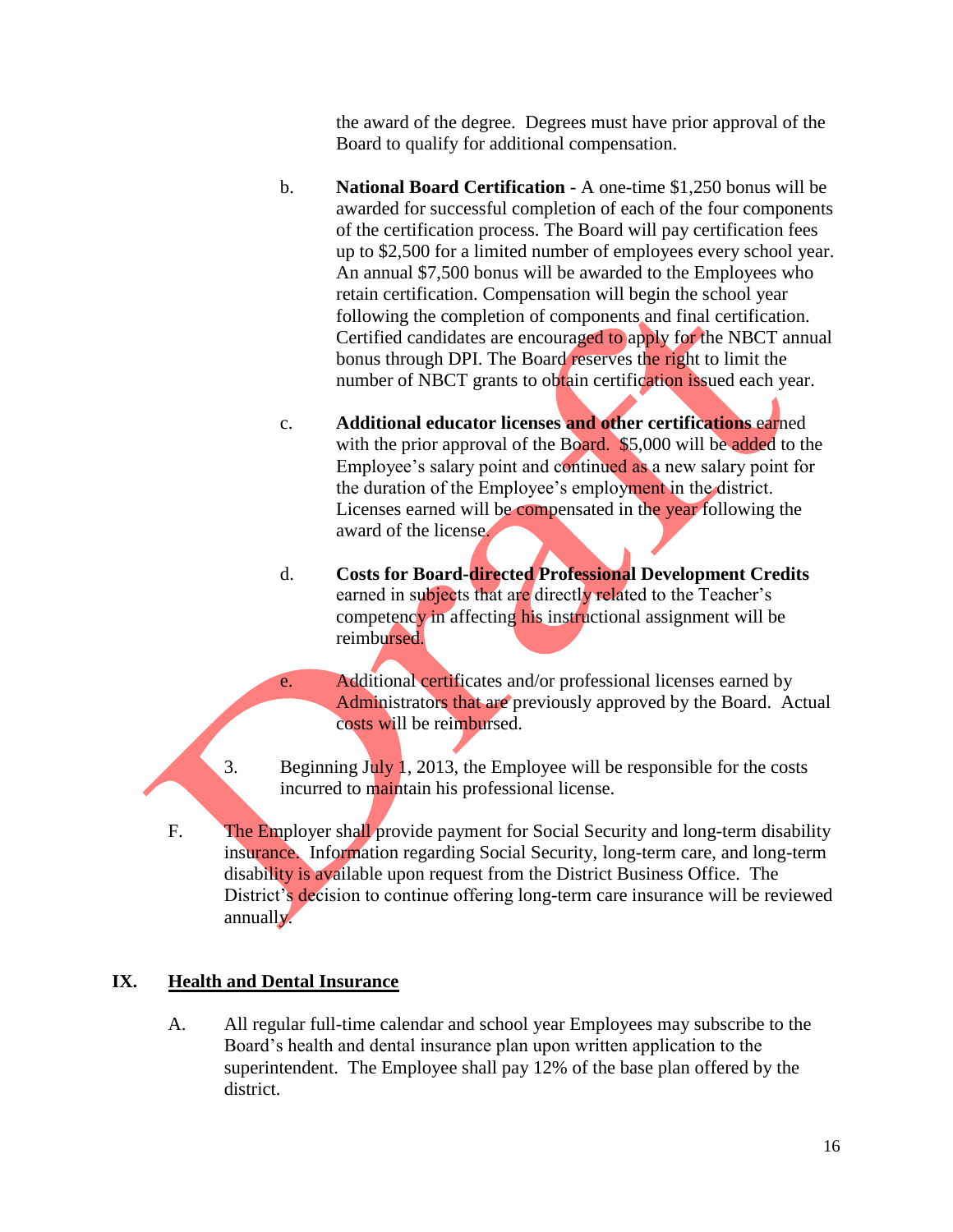- B. All regular part-time Employees may subscribe to the Board's health and dental insurance plan upon written application to the superintendent. The employee shall pay 25% of the cost of the policy premium for which he/she applies.
- C. A retired Employee with rights to post-employment health benefits may subscribe to the Board's Health and Dental Insurance plan(s) upon written application to the superintendent. The Board's contribution to such a health plan(s) will be compliant with the terms for post-employment benefits at the time of the Employee's retirement. The plan, however, will be the current plan(s) offered by the Board and is subject to change during the post-employment period.
- D. All Employees receive a health reimbursement account (HRA) contribution to help them cover the annual deductibles on their health insurance.

## **X. Life and Liability Insurance**

- A. The Board will pay for term life insurance for each Employee. The value of the life insurance will be equivalent to the Employee's annual salary or \$10,000, whichever is greater.
- B. The Board will carry liability insurance and will fulfill the legal obligations, if any, imposed on it by §270.58, Wis. Stats.
- C. Employees who were able to purchase additional life insurance under the terms of prior working agreements will have the opportunity to continue to purchase additional life insurance.

## **XI. Leaves of Absence**

All leaves under this provision will be provided and administered consistent with the state and federal Family Medical Leave laws.

## A. **Paid Time Off**

- 1. Annually each administrative employee, confidential employee, teacher, and regular full-time calendar year employee will be provided twelve (12) days of Paid Time Off.
- 2. Annually each regular full-time school year employee will be provided eight (8) days of Paid Time Off.
- 3. Annually each regular part-time employee will be provided six (6) days of Paid Time Off.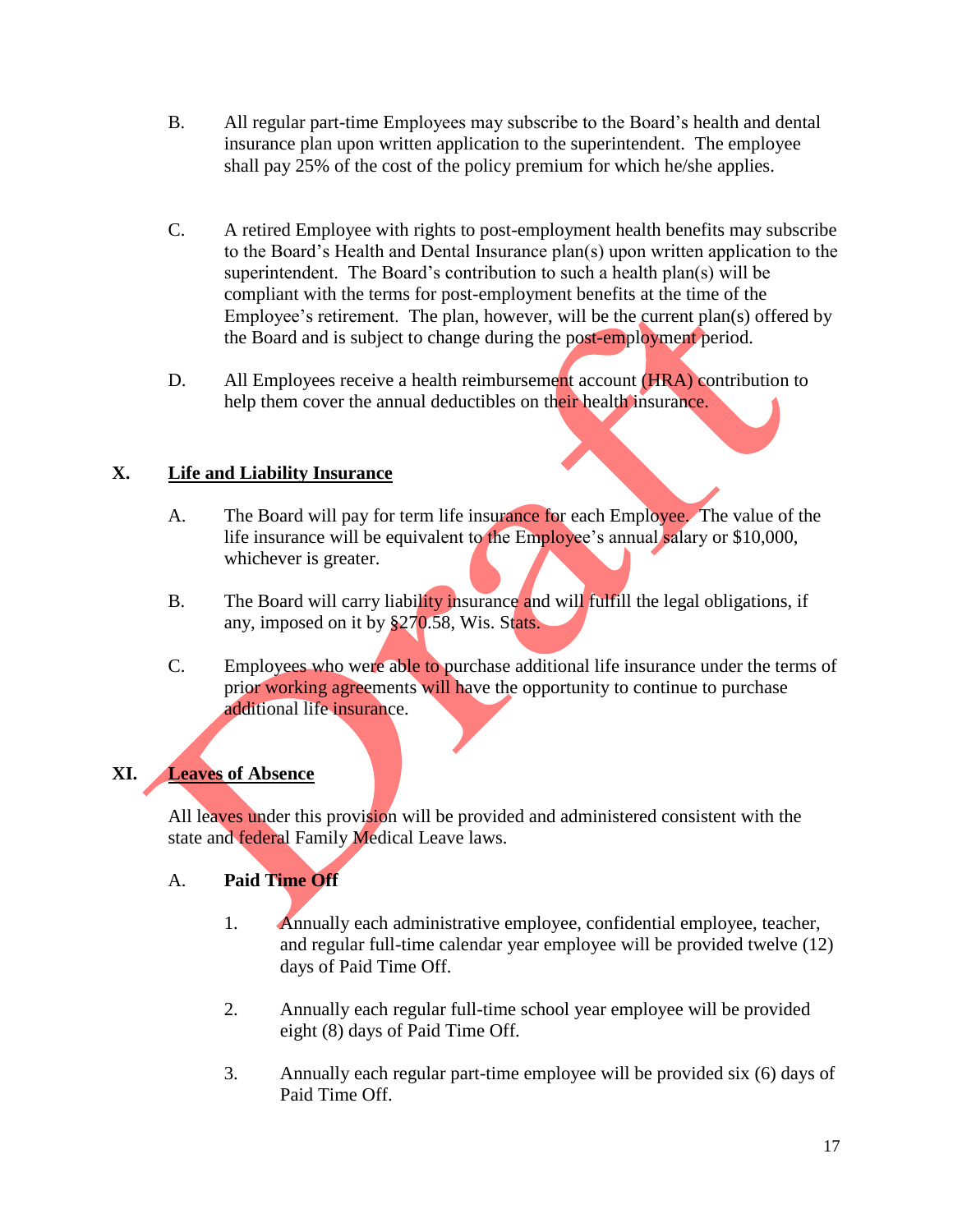- 4. Paid Time Off replaces what previously was termed sick leave, emergency leave, and personal days. The Employee is responsible for managing his PTO and sustaining his employment accountability.
- 5. The Board values the work of all district employees and understands the impact that attendance rates have on the quality of student instruction and the organizational learning environment. As such, the District discourages the use of PTO during the first ten (10) scheduled workdays of a school year, days immediately before or after a legal holiday/holiday weekend, district spring break, district professional development days or the last ten (10) scheduled workdays of the school year.
- 6. A teacher's principal or immediate supervisor shall be given forty-eight (48) hours advance notice for planned PTO. A lesson plan covering the period of absence shall be provided by the end of the school day prior to the planned PTO.
- 7. Employees will be allowed to bank up to fifty  $(50)$  days of Paid Time Off.
- 8. A veteran Employee who has previously accumulated more than fifty (50) days of sick leave will be credited with fifty (50) days PTO. An Earned Unused Sick Leave Bank (EUSL) will be created for each employee that has a sick leave balance of greater than fifty (50) days as of June 30, 2013. EUSL Bank can be used for medically demonstrable leaves provided all PTO has been exhausted.

9. Beginning July  $1<sup>st</sup>$ , 2015, at the end of each contract year, employees may choose to save unused PTO up to fifty (50) days or have the current year of unused PTO paid out at the daily substitute rate established under the employee's job classification. Accrued PTO and EUSL Banks are not paid out upon resignation or retirement. The purpose of the accrued PTO and EUSL is to provide coverage until long-term disability insurance benefits become available.

- 10. The Board will pay for long-term disability insurance that will pay a percentage of the Employee's salary as determined by the insurance carrier beginning on the forty-sixth  $(46<sup>th</sup>)$  consecutive day of a qualifying illness or disability, at which time the regular PTO paid by the Board stops.
- 11. The Board reserves the right to require a physician's examination report in support of an Employee's continuing absence from duty when it is deemed necessary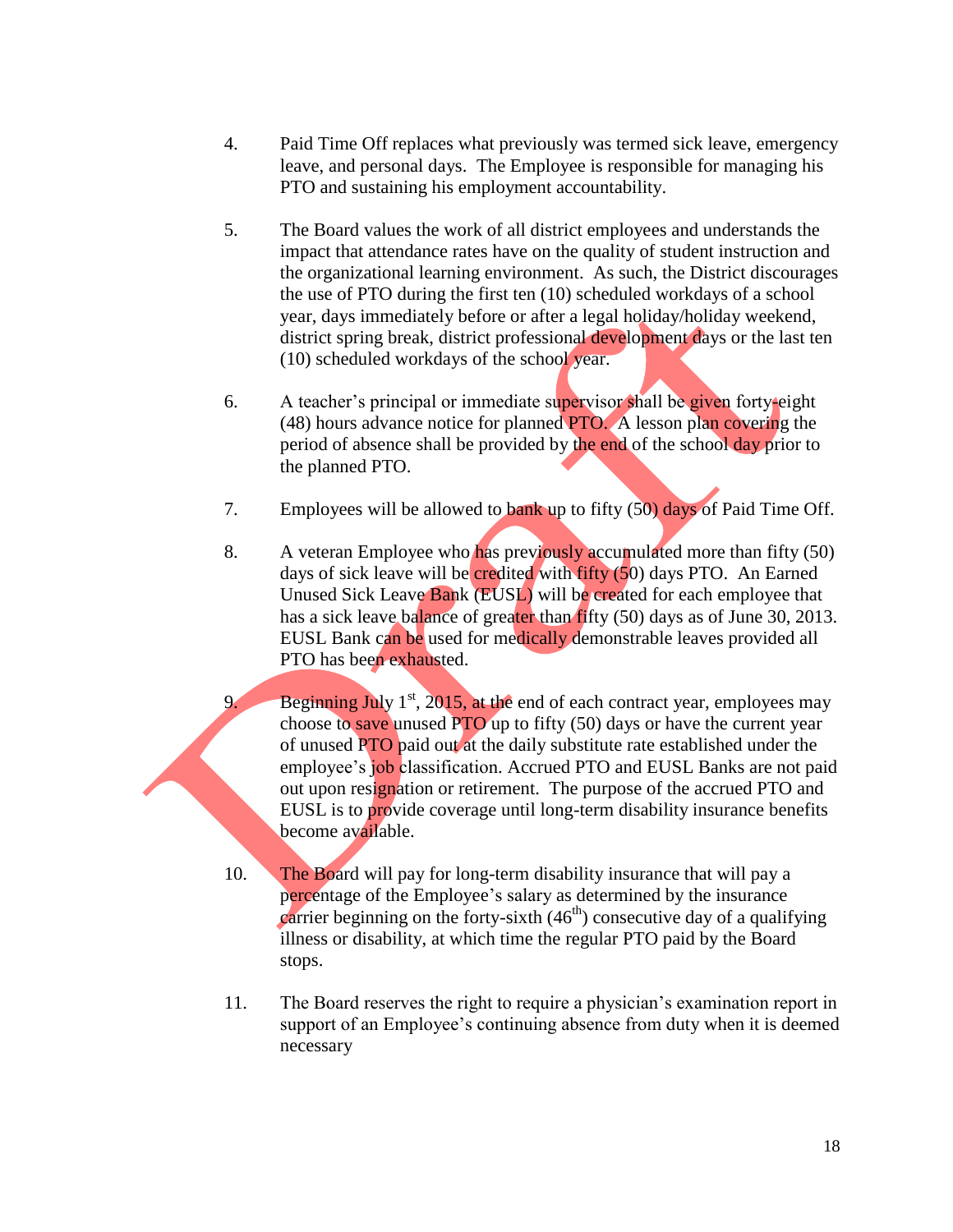## B. **Professional Leave**

- 1. An Employee may apply to the Board for professional leave. Applications must be received by the superintendent no later than April 1 of the preceding year within which the professional leave is requested. Approval of professional leave is at the discretion of the Board.
- 2. During the professional leave, the Employee will be a contracted Employee of the Board and eligible to participate in the district's health insurance plan at the Employee's expense.

## C. **Unpaid Leave**

- 1. Any Employee may apply to the Board for an unpaid leave after PTO days have been exhausted.
- 2. Approval of an unpaid leave is at the discretion of the Board.
- 3. Unplanned and unexpected requests for unpaid leave shall be at the discretion of the Superintendent.

## D. **Family and Medical Leave Policy**

This is the policy of the Gibraltar School District (the "District") on the taking of family and/or medical leave by its Employees. Eligible Employees will be allowed up to twelve (12) work weeks of unpaid leave during a calendar year as a result of a birth or placement of a child for adoption or foster care or when a serious health condition is suffered by the Employee or the Employee's parents, son, daughter, or spouse. This leave will be run concurrently with any other leave which is available to the Employee under other District policies or under federal and Wisconsin law. All or a portion of this period may be paid in certain instances. The taking of leave under this Policy will not be used against an Employee in any employment decision, including in the determination of raises or discipline.

1. ELIGIBILITY FOR LEAVE

It is the Policy of the District to provide Employees with family or medical leave if they have worked for at least twelve (12) months with the District and have completed 1,000 hours of employment in the twelve (12) month period prior to the time leave begins.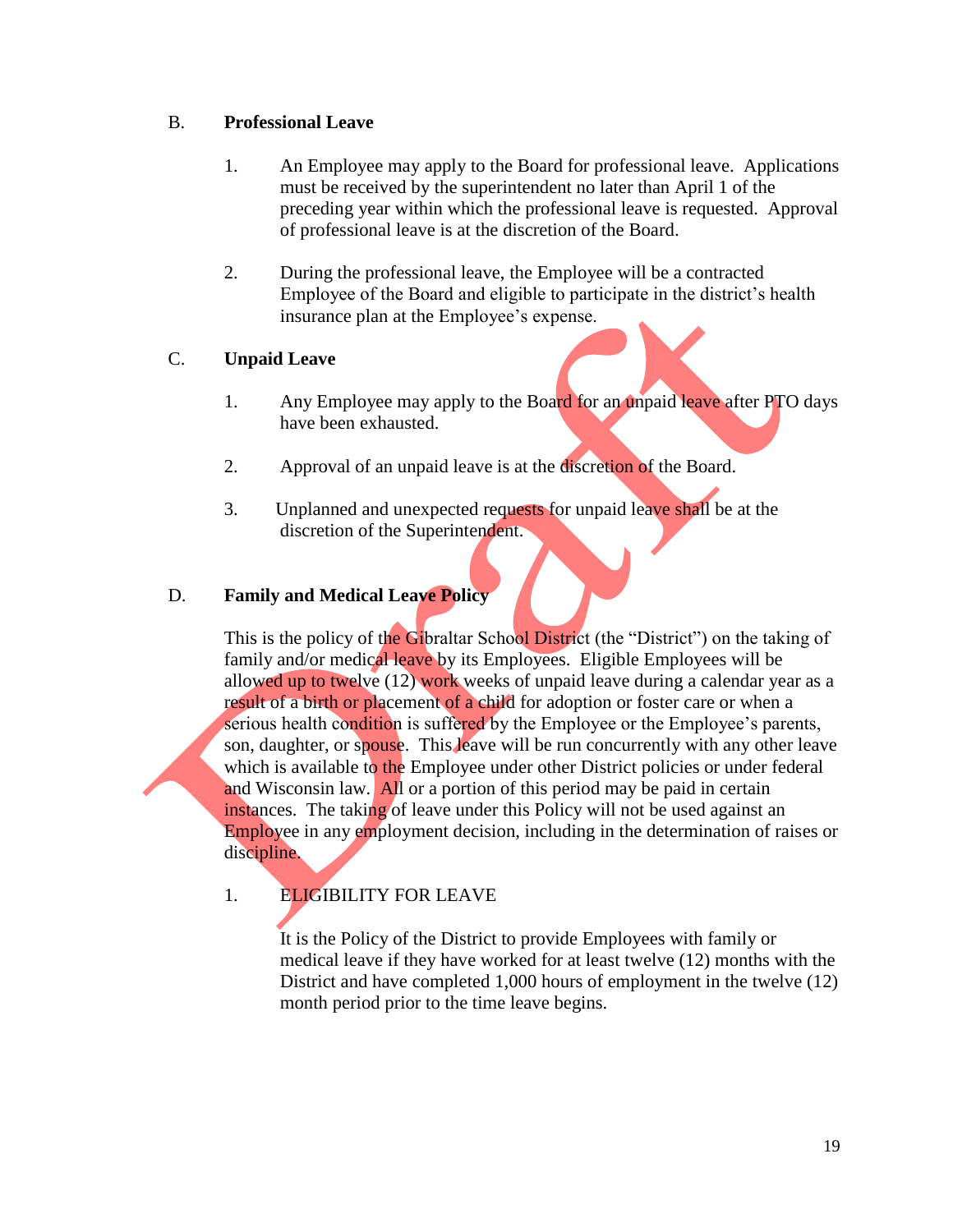#### 2. AMOUNT OF LEAVE AVAILABLE

Employees are generally entitled to twelve (12) workweeks of unpaid leave during a calendar year for any one or combination of the following reasons (i.e., time off under a, b and/or c):

a. Birth or Placement for Adoption or Foster Care of a Son or Daughter

> Unpaid leave may be taken by an eligible Employee on the birth or placement for adoption or foster care of a child with the Employee. Other than during the 16 weeks before or after a birth or adoption, leave must be taken all at once. Any accrued leave, as defined under the policy of the District, the Employee may have at the time leave begins may be used, or may be required to be used, for this otherwise unpaid time. The paid time used will not be available later.

#### b. Serious Health Condition of Employee

Unpaid leave may be taken by the Employee in the event the employee experiences a "serious health condition". A serious health condition will generally occur when the Employee receives inpatient care at a hospital, hospice, or nursing home or receives outpatient care which requires a schedule of continuing treatment by a health care provider. Medical leave may be taken all at once or in smaller increments as medically necessary. If leave is taken in smaller increments, the Employee may be temporarily transferred to another job. An Employee must provide the District with a Health Care Provider Certification completed by the treating health care provider. Health Care Provider Certification Forms are available in the District Office. Any accrued leave, as defined under the policy of the District, the Employee may have at the time the leave begins may be used, or may be required to be used, for all or a portion of unpaid leave period. If the leave is required due to a work-related injury, workers' compensation leave will run concurrently with the leave an Employee is entitled to under the law to the extent permitted. Any paid leave used will not be available later.

c. Serious Health Condition of a Son or Daughter or Parent or Spouse

Unpaid leave may be taken to care for a son, daughter, parent, or spouse with a "serious health condition". If leave is requested for such individuals, the Employee must provide the District with a Health Care Provider Certification prepared by the treating health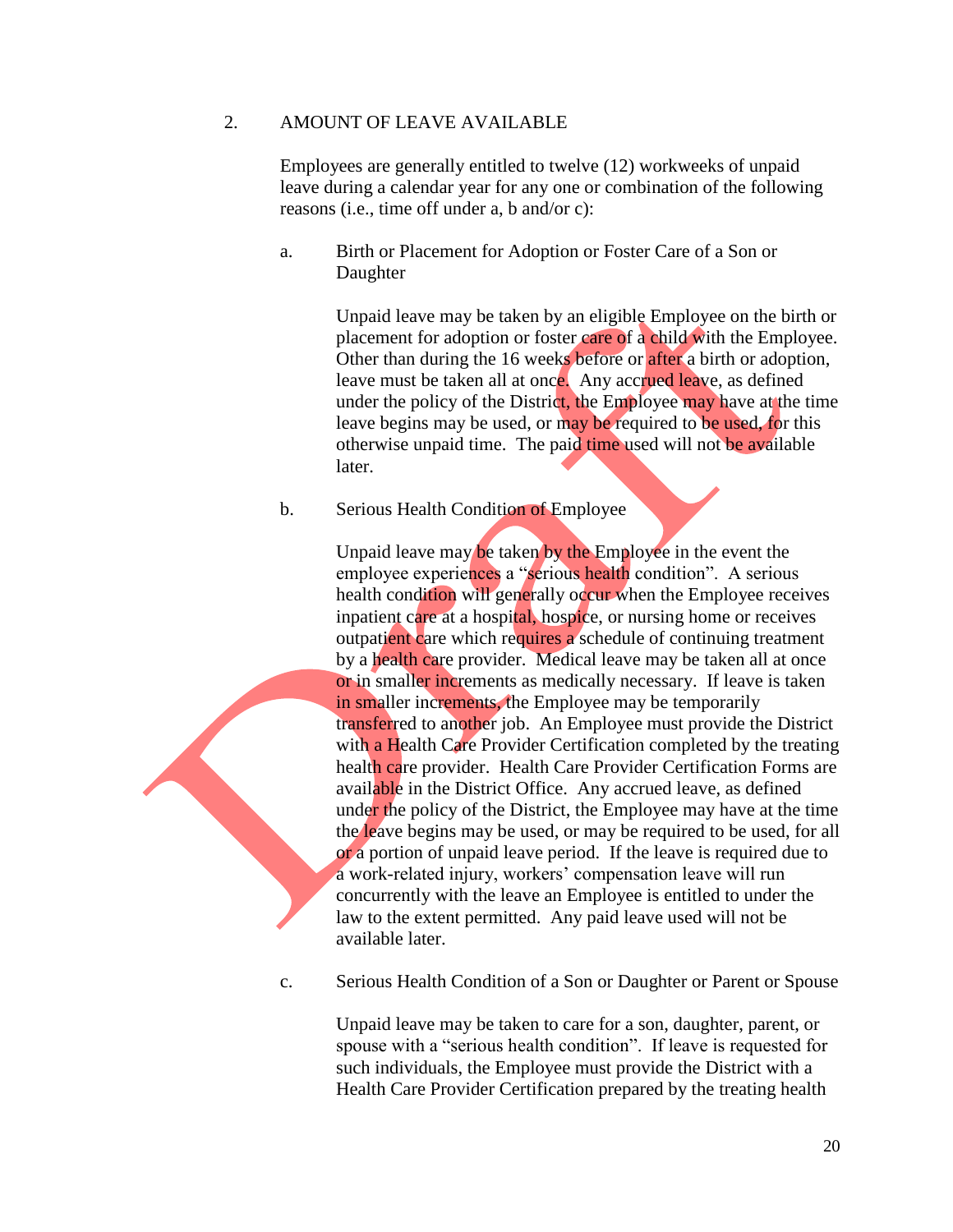care provider which states that the individual has a serious health condition and that the employee is needed to care for the person. Health Care Provider Certification Forms are available in the District Office. The medical leave may be taken all at once or in smaller increments as medically necessary. If leave is taken in smaller increments, the Employee may be temporarily transferred to another job at the District. Any accrued leave, as defined under the policy of the District, the Employee has at the time leave begins may be used, or may be required to be used, for all or a portion of the unpaid time. This paid time will not be available later.

**Note:** Teachers may be required to take continuous leave in certain circumstances even though desiring to take leave on an intermittent basis. Please see the District Superintendent for additional information.

## 3. NOTIFYING THE DISTRICT OF YOUR NEED FOR FAMILY OR MEDICAL LEAVE

In the event an Employee would like family or medical leave, the District must be notified, in writing, at least fifteen (15) days before the date on which leave is to begin, except in the case of an emergency. The Family and Medical Leave Request Form is available in the District Office. In an emergency situation, notice must be given as to the need for leave as soon as possible but no later than two (2) work days after the commencement of the leave. The failure to timely notify the District of the need for leave may result in the delaying of leave until proper notice is received.

## 4. HEALTH INSURANCE

The Employee and dependents may continue to receive health insurance coverage, including dental, while on a family or medical leave by paying the regular cost of coverage. An Employee must notify the District of the intent to continue health insurance coverage while on leave. If an Employee has pay substituted for any otherwise unpaid leave, the cost of coverage will be deducted from the amounts available to the Employee. If a leave is unpaid, the Employee must pay for coverage during the period of leave. All premiums due for coverage are due no later than the first day of the month to which coverage relates. Other employment benefits will also be continued during the leave. If an Employee does not pay for the cost of group health plan coverage as required by the District while on leave, the group term health benefits will cease.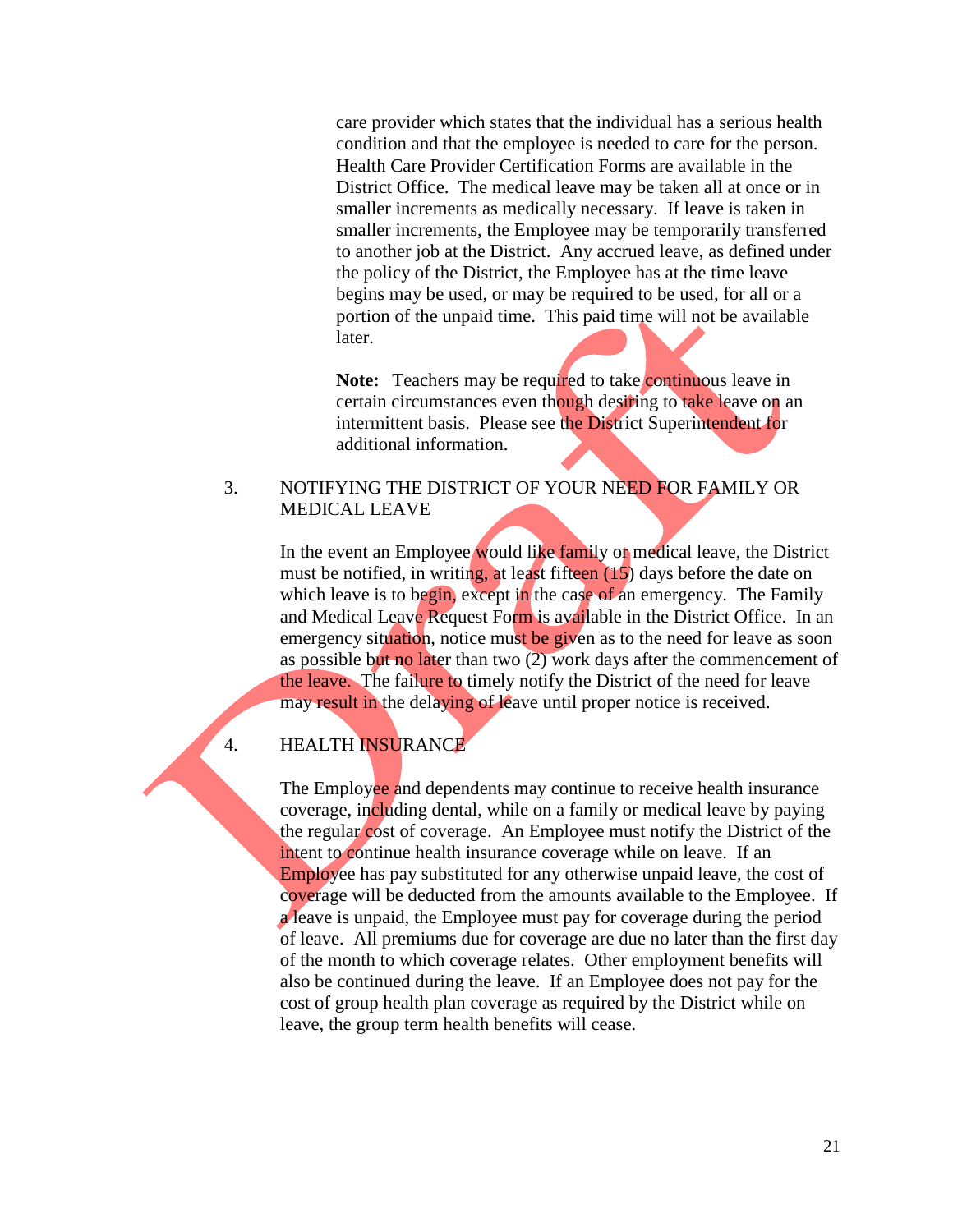#### 5. ADDITIONAL CERTIFICATIONS

The District may request that an employee provide additional health care provider certifications from a health care provider chosen, and paid for, by the District. The District may request that an Employee re-certify as to the continuation of the serious health condition at various points in time.

## 6. RETURN TO YOUR POSITION AT END OF LEAVE

At the end of an Employee's family or medical leave, he will be returned to his former position or, if the position is filled, to equivalent employment with the District. If an Employee wants to return to work before his leave is to end, and work is available, the Employee must notify the District two (2) work days prior to the desired return date. If the reason for leave was due to the serious health condition of the Employee, a medical release must be provided to the District before the Employee returns to work. If a medical release is not received, the Employee's return to work will be delayed until it is received. For Teachers returning from leave, leave may be required to be extended through the completion of the term in certain circumstances. Please see the District Superintendent for additional information.

## 7. FAILURE TO MEET POLICY REQUIREMENTS

If an Employee fails to meet the requirements of this Policy for family or medical leave, his request for leave may be denied or delayed until the requirements are met.

\*\*\*\*\*\*

*If there are questions regarding the operation or interpretation of this Policy, please contact the District Superintendent.*

## **XII. Retirement Planning**

- A. During employment, the Employee will pay the amount of the Employee's required annual contribution to the Wisconsin Retirement System as determined by Wisconsin statute. The Board will provide opportunities for payroll deduction to comply with this provision. The Board will pay the amount of the Employer's required annual contribution to the Wisconsin Retirement System.
- B. A veteran teacher who has worked for the district for 10 consecutive years as of July 1, 2013 and retires from the Gibraltar district after age 55, is entitled to the same group health, dental, long term care and life insurance as maintained by the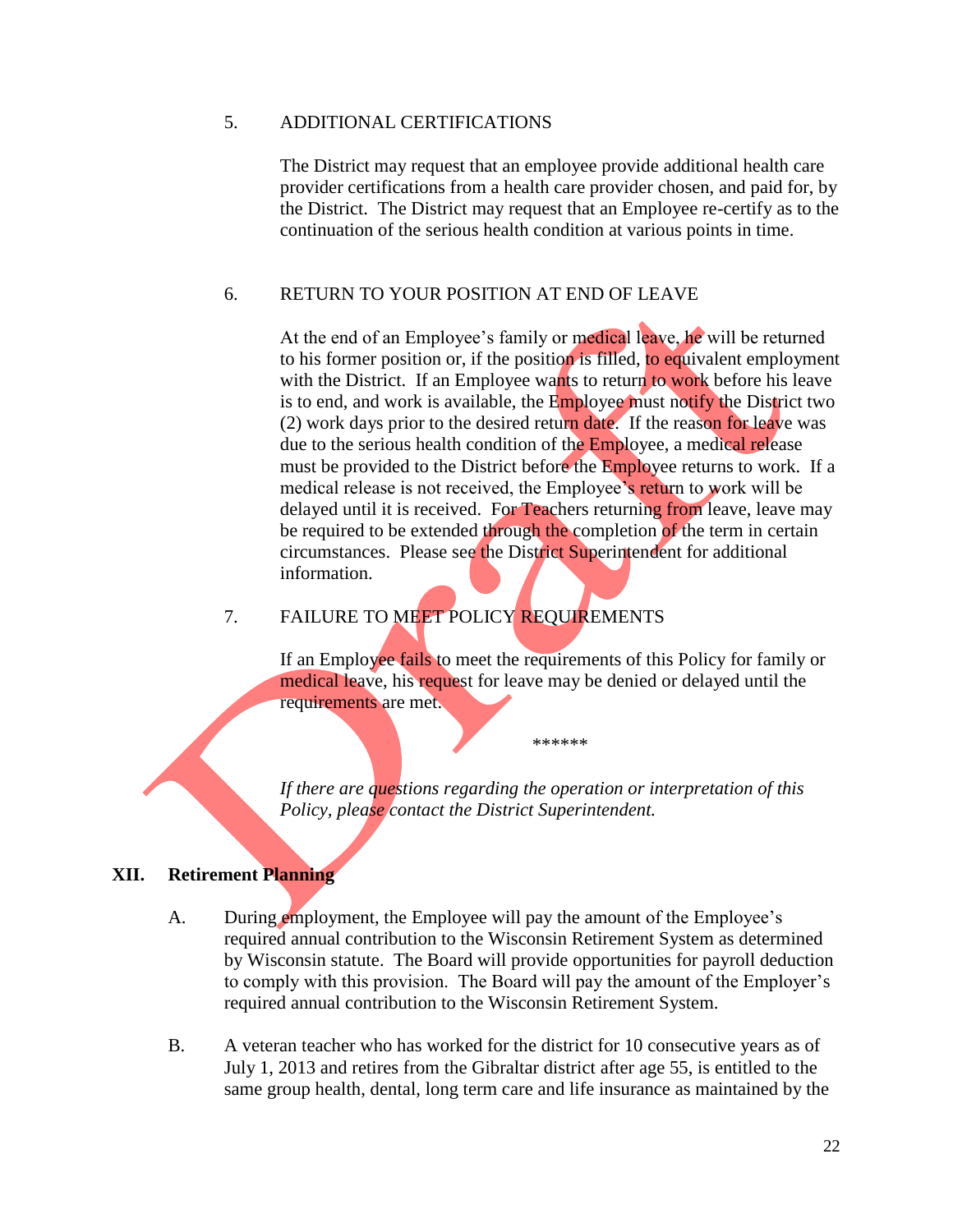district with 88% of the premium cost for the base health and dental plan and 100% of life insurance and long term care plans at the current rate being paid by the District for 36 months or until the employee becomes eligible for Medicare/ Medicaid, whichever occurs first. Upon reaching Medicare eligibility, the District will pay the same percentage for supplementary insurance coverage for the remainder of the thirty-six (36) months.

C. For all teachers not covered by paragraph B, the Board shall make an annual nonelective contribution to the District's 403 (b) plan on behalf of an employee. The amount of the non-elective contribution shall be a match of the Employee's elective deferrals to the 403 (b) plan for the year, up to a maximum of \$1,000 per year. The Board's contribution shall comply with all applicable 403 (b) rules and plan provisions.

#### **XIII. Evaluation and Personnel Records**

- A. Each Employee will be observed by the Employee's supervisor for the purpose of performance maintenance and improvement. All observation and supervision shall be conducted openly and with the full knowledge of the Employee.
- B. The performances of pupils under the supervision of the Employee also will be recorded and maintained in the Employee's personnel file. Such data will be used in formative and summative evaluation reports.
- C. A summative evaluation report shall be written by each Employee's designated supervisor and filed with the district administrator in a file designated for each individual employee. A summative report schedule will identify one-third of all employee's to be summatively evaluated each year on a three-year rotation. As needed, summative evaluation reports may be written more frequently than one every three years.
- D. Each employee will be given a copy of his summative, three-year evaluation report. The Employee may make a written response to the summative evaluation report to be included in the Employee's personnel file.
- E. Evaluation procedures for teachers and principals will be conducted consistent with state and federal law.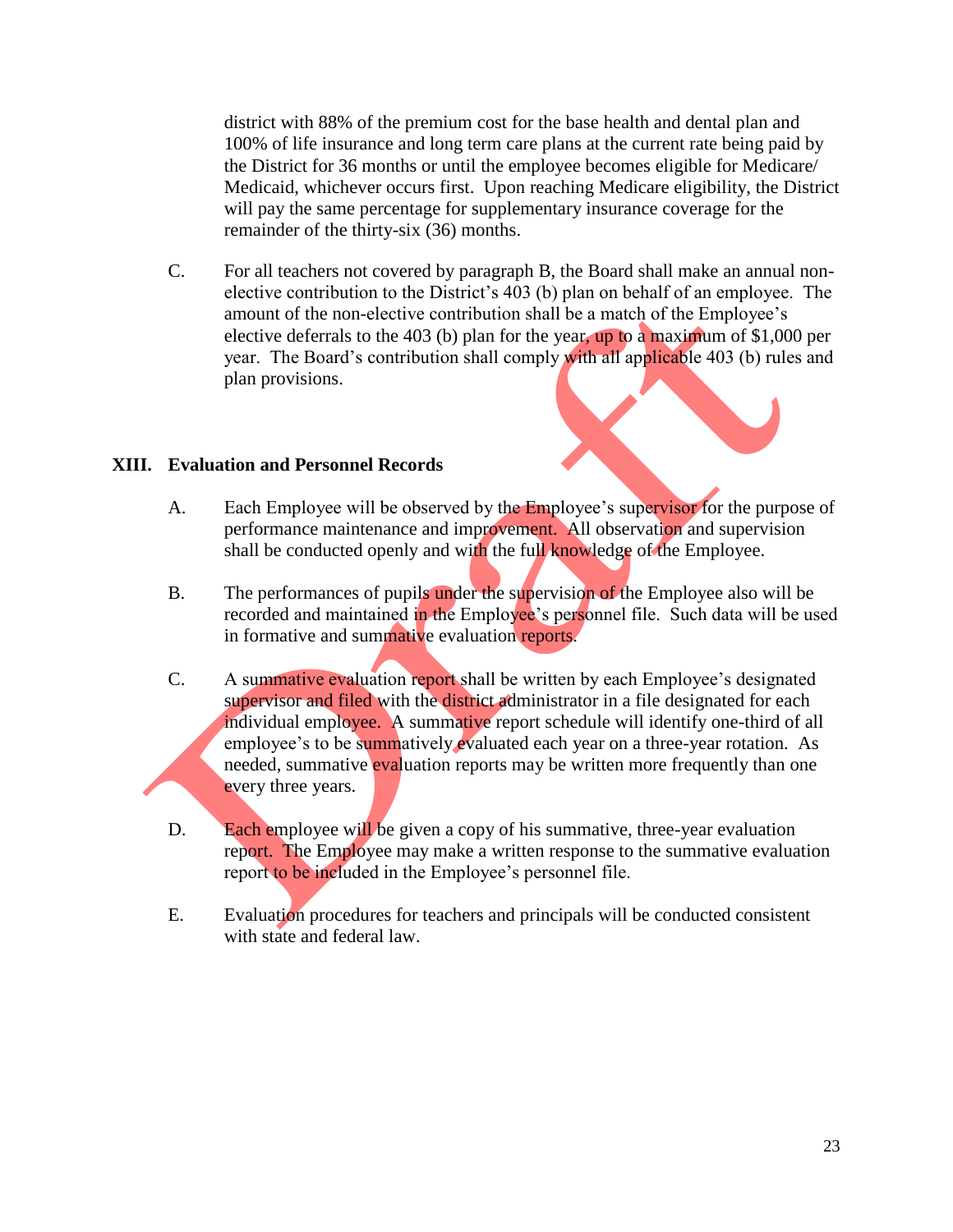## **XIV. Employment, Lay Off, and Termination**

- A. The Board shall make an annual assessment of employment needs for subsequent school years and shall publicly seek the most qualified Employees to fill district employment positions.
- B. As the Board determines the district's employment needs, the Board may reduce, layoff, or terminate the employment of an Employee without preference, subject to applicable state and federal law. In the event of a layoff, the Employee shall have the right to recall for a period of one (1) calendar year, information related to available positions, and opportunity to interview and/or test for the position. Recall is not a guarantee of a re-employment.
- C. Teacher and Administrator lay off and termination shall be compliant with the applicable Wisconsin statutes.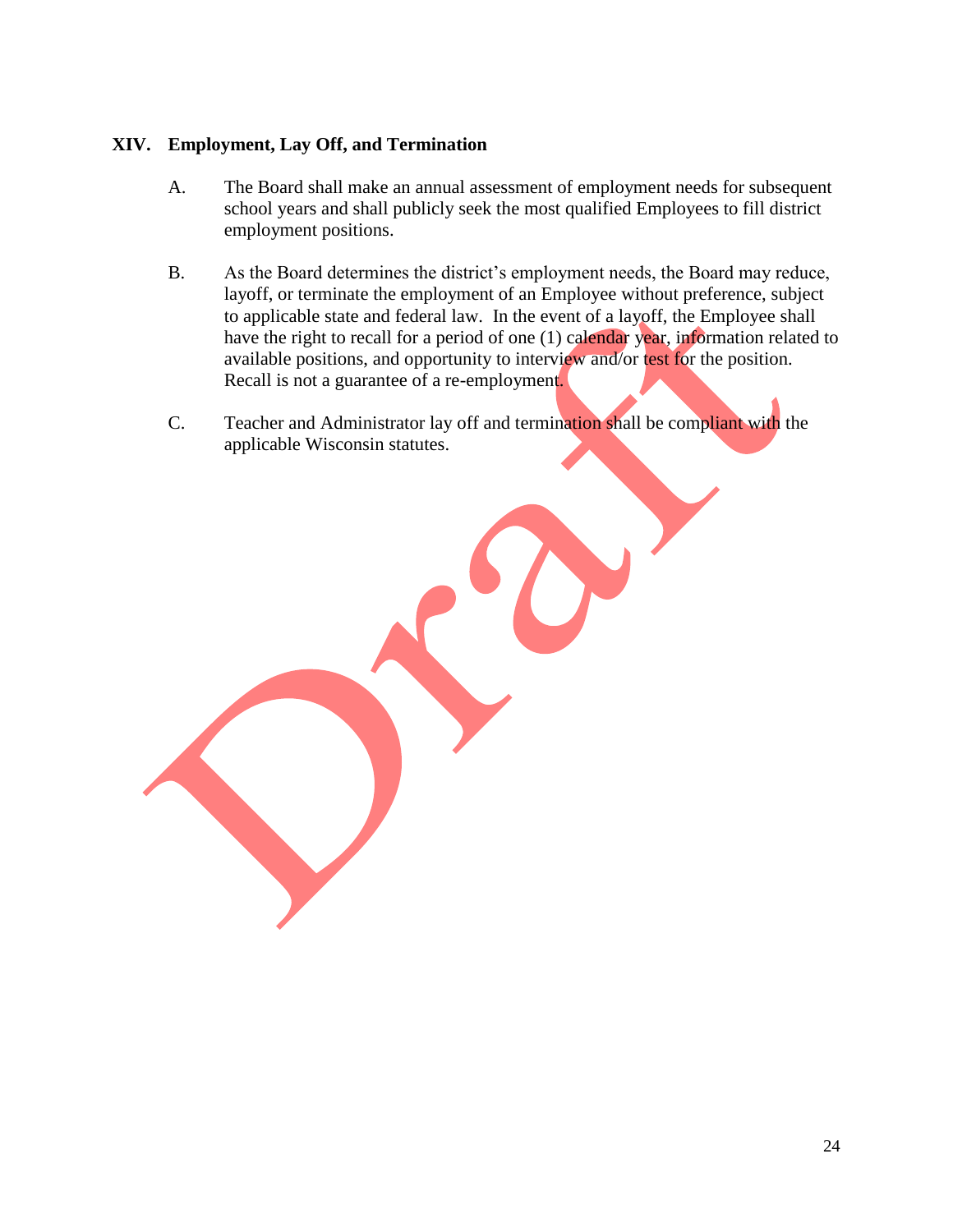# **Employee Acknowledgement Form**

**Your Copy – Please Do Not Remove**

The District Employee Handbook describes important information about the Gibraltar Area School District. I understand that I should consult the district administrator if I have any questions that are not answered in the Handbook.

I understand and acknowledge that there may be changes to the information, policies, and benefits discussed in this handbook. I understand that the Gibraltar Area School District may add new policies to the Handbook as well as replace, change, or cancel existing policies. I understand that as an Employee of the Gibraltar Area School District, I am subject to all of the policies of the Board and that this Handbook is a guide as to those policies. I understand that handbook changes can only be authorized by the Board of Education of the Gibraltar Area School District.

I understand and acknowledge that this Handbook is not a contract of employment or legal document I have received this Handbook, and I understand that it is my responsibility to read and follow the policies contained or referenced in the Handbook and any changes made to it.

| EMPLOYEE'S NAME (printed):   |  |
|------------------------------|--|
|                              |  |
| <b>EMPLOYEE'S SIGNATURE:</b> |  |
|                              |  |
| DATE:                        |  |
|                              |  |
|                              |  |
|                              |  |
|                              |  |

Please sign both copies. One copy to Employee, one copy in Personnel File.